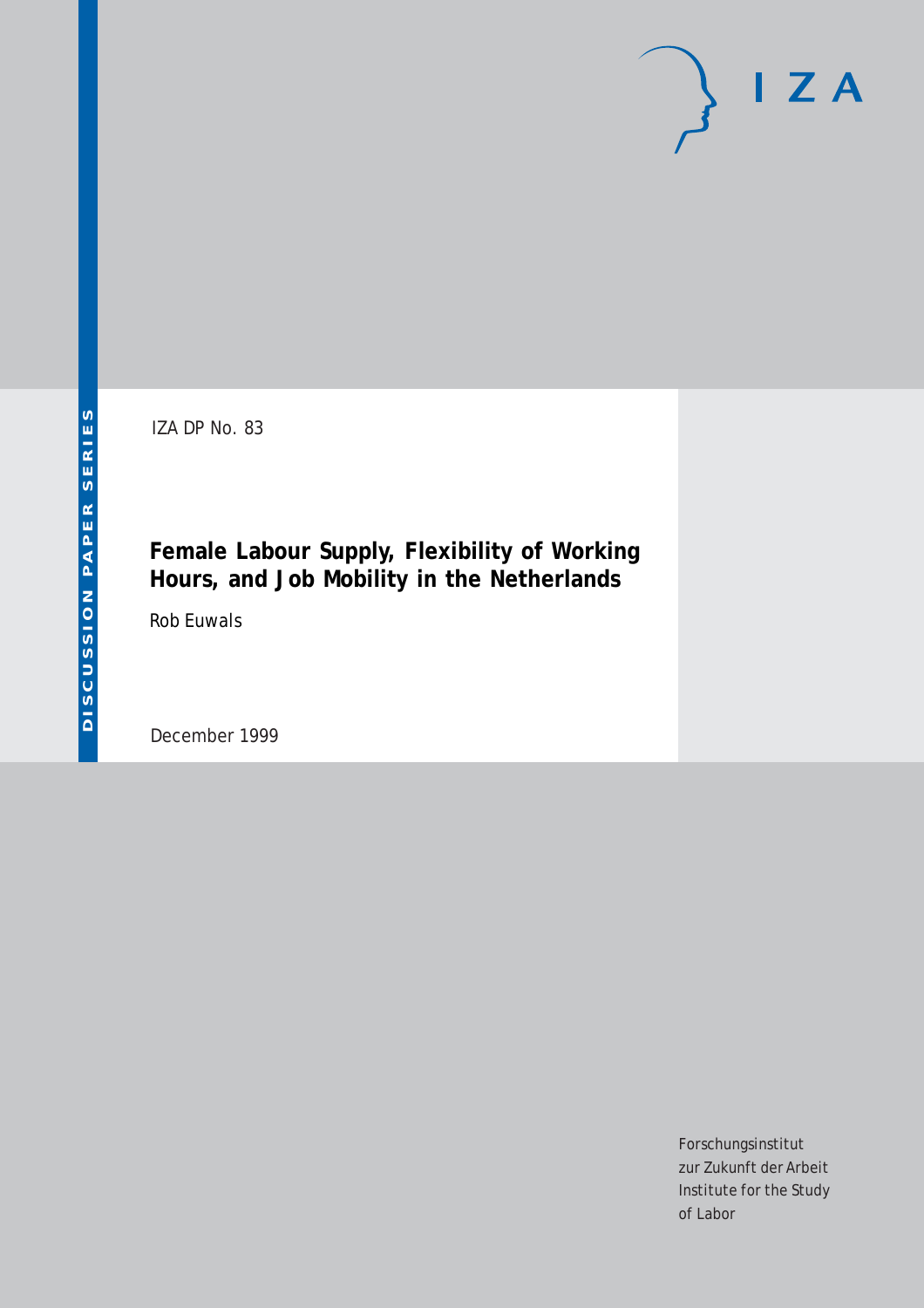# **Female Labour Supply, Flexibility of Working Hours, and Job Mobility in the Netherlands**

**Rob Euwals** 

IZA, Bonn, Germany

Discussion Paper No. 83 December 1999

IZA

P.O. Box 7240 D-53072 Bonn Germany

Tel.: +49-228-3894-0 Fax: +49-228-3894-210 Email: iza@iza.org

This Discussion Paper is issued within the framework of IZA's research area Mobility and Flexibility of Labor Markets. Any opinions expressed here are those of the author(s) and not those of the institute. Research disseminated by IZA may include views on policy, but the institute itself takes no institutional policy positions.

The Institute for the Study of Labor (IZA) in Bonn is a local and virtual international research center and a place of communication between science, politics and business. IZA is an independent, nonprofit limited liability company (Gesellschaft mit beschränkter Haftung) supported by the Deutsche Post AG. The center is associated with the University of Bonn and offers a stimulating research environment through its research networks, research support, and visitors and doctoral programs. IZA engages in (i) original and internationally competitive research in all fields of labor economics, (ii) development of policy concepts, and (iii) dissemination of research results and concepts to the interested public. The current research program deals with (1) mobility and flexibility of labor markets, (2) internationalization of labor markets and European integration, (3) the welfare state and labor markets, (4) labor markets in transition, (5) the future of work, (6) project evaluation and (7) general labor economics.

IZA Discussion Papers often represent preliminary work and are circulated to encourage discussion. Citation of such a paper should account for its provisional character.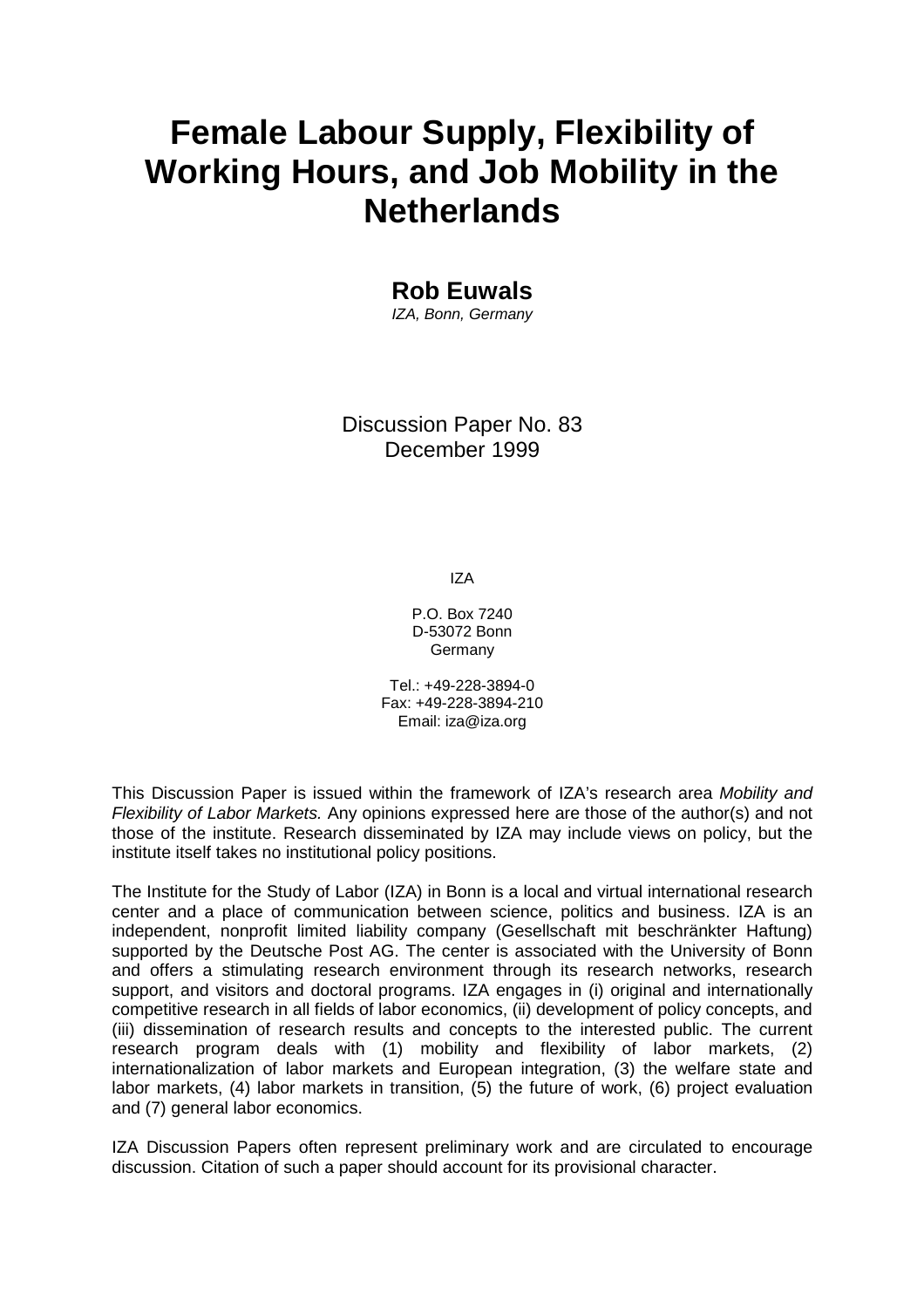IZA Discussion Paper No. 83 December 1999

# **ABSTRACT**

# **Female Labour Supply, Flexibility of Working Hours, and Job Mobility in the Netherlands\***

In the empirical literature on labour supply, several static models are developed to incorporate constraints on working hours. These models do not address to what extent working hours are constrained within jobs, and to what extent working hours can be adjusted by means of changing employer. The aim of this paper is to measure the flexibility of working hours within and between jobs by utilizing subjective information on individual preferences to adjustments in working hours. The potential endogeneity of both the subjective information and job mobility will be taken into account. Furthermore, we argue that the Netherlands is an interesting country for the study of working hour flexibility, as part-time employment is fairly common. Empirical analysis based on a sample of employed women in the Dutch Socio-Economic Panel (1987-1989) shows, however, that the flexibility of working hours within jobs is low. Job mobility is a means of adjustment in working hours mainly for women who want to work more hours.

JEL Classification: C20, J22, J60

Keywords: : Labour supply, hours restrictions, job mobility

Rob Euwals  $IZ\Delta$ P.O. Box 7240 D-53072 Bonn Germany Tel.: +49 228 3894302 Fax: +49 228 3894210 Email: Euwals@iza.org

 $\overline{a}$ 

Statistics Netherlands (CBS) is gratefully acknowledged for providing the data. I thank Rob Alessie, Kurt Brannas, Angelika Eymann, Vassilis Hajivassiliou, François Laisney, Bertrand Melenberg, Arthur van Soest, Melanie Ward and the participants of the seminars at IZA, Tilburg University and the EALE 1999, Regensburg, for valuable comments and helpful discussions.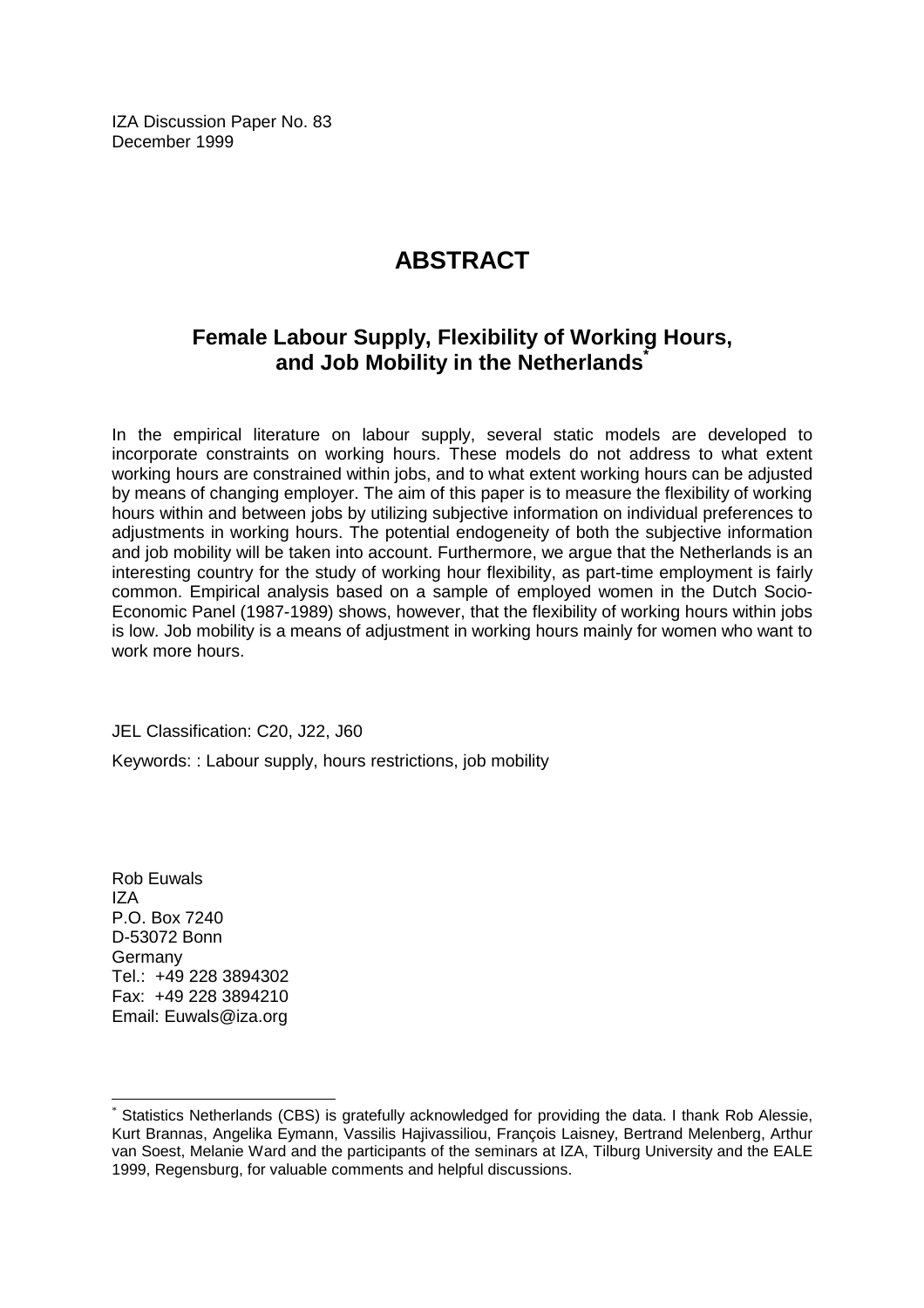# **1. Introduction**

The empirical literature on labour supply traditionally assumes that workers can choose their working hours freely and without costs, up to a maximum equal to the time endowment. The potential invalidity of this assumption is acknowledged, but it is often made for the tractability of the econometric model. As a result, several models have been developed to incorporate restrictions on working hours. The first generation of models extended the traditional censored regression model for working hours by additionally allowing for censoring due to over- and underemployment, and involuntary unemployment. See, for instance, the seminal articles by Moffitt (1982), Ham (1982) and Blundell *et al.* (1987). The second generation of models extended the structural utility optimisation model by introducing job offers concerning hours of work. See, for instance, the articles by Van Soest *et al.* (1990) and Dickens and Lundberg (1993). A conclusion of these studies is that incorporating restrictions on working hours significantly improves the empirical fit of the model. This can be interpreted as empirical evidence for the intuitively obvious conjecture that working hours cannot be chosen freely.

A peculiar component of the models discussed above is that they are static. Therefore they are not suitable to distinguish between the different "ingredients" needed for the existence of hours restrictions on the labour market. First, there has to be a lack of possibilities to adjust working hours with the same employer, e.g. within a job. But this alone does not necessarily imply that the individuals are not on their labour supply curve, as they might change to another employer, which offers them their preferred working hours. A second necessary ingredient for the existence of hours restrictions in the labour market are mobility costs.

So, although the existence of hours restrictions in the labour market cannot be questioned, it is still an open and intriguing question how tight these restrictions are. One might also ask to what extent job mobility is a means to adjust working hours. Altonji and Paxson (1986, 1992) look at the adjustment of working hours over time, and distinguish between those individuals who stay in their job, and those who change job. Based on the US Panel Study of Income Dynamics, they conclude that working hours of married women are two to four times more variable across jobs than within jobs. In their second article, they correct for the potential endogeneity of job mobility. This does not change their main conclusion: hours vary significantly more in the case of job mobility. Based on the US National Longitudinal Survey of Youth, Matinez-Granado (1999) draws the same conclusions for prime age men.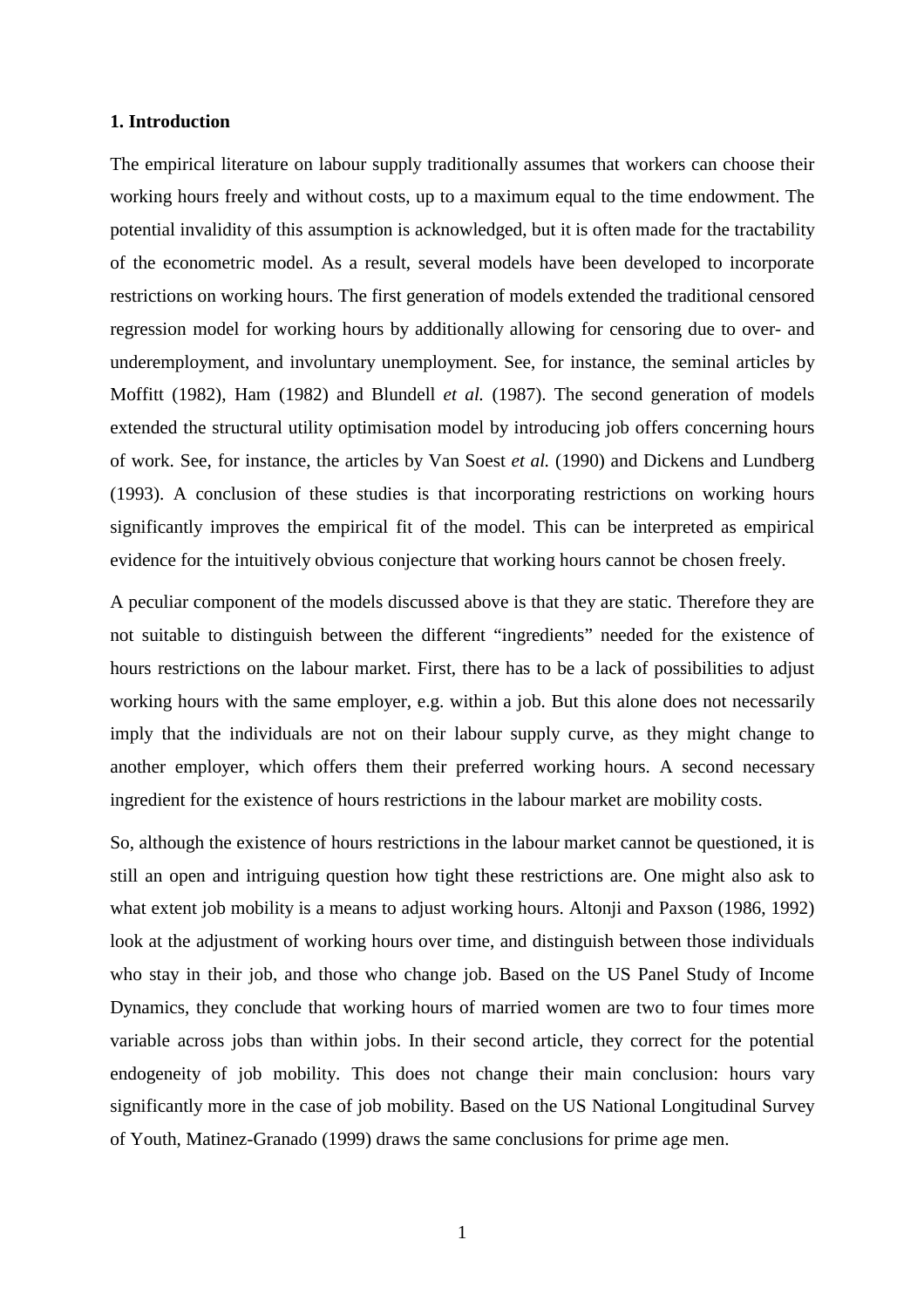The novelty of the study in this paper is that by formulating a latent variable model for the preferred working hours, and by using subjective information on these preferences to identify the model, we are able to get point estimates for the flexibility of working hours within jobs. This is in contrast to the previous authors, who have only been able to conclude on the flexibility of working hours within jobs, relative to the adjustments between jobs.

This study concentrates on female labour supply in the Netherlands. The experience of the Netherlands is interesting, as the share of part-time jobs to total employment is high. Furthermore, the distribution of working is relatively even across the hour spectrum. So if we are seeking for flexibility in working hours, the Netherlands might be a good candidate to find this. We decide to concentrate on female labour supply only, as in the Netherlands the share of part-time jobs among men is not high (although still high compared to other countries). For the empirical analysis in this paper we use the Dutch Socio-Economic Panel (DSEP), which contains subjective data on preferred working hours. Using the same data, Euwals *et al.* (1998) show that subjective data have good predictive powers. Conditional on actual working hours, the subjective data on desired working hours successfully predict the next year's working hours. The subjective data on desired working hours therefore contain information on individual preferences, as individuals do really adjust according to these data. The explicit goal of this latter study was to test the relationship without making additional assumptions, and without having a structural model in mind. Conclusions in a more structural and economic sense, for instance on the size of the adjustments within and between jobs, could therefore not be made. That is the contribution of the current paper.

The remainder of the paper is organised as follows. Section 2 discusses the Dutch labour market. Section 3 presents questions on working hours in the DSEP. Section 4 introduces an empirical model for job mobility and hours adjustments within and between jobs. Section 5 presents the data in the DSEP. Section 6 discusses the results, and section 7 concludes.

# **2. The Netherlands**

In terms of labour force participation and part-time employment, the Netherlands does not hold an average position among the EC and OECD countries. Table 1 shows that female labour force participation has increased quite strongly over recent decades; in the 1970s the participation rate in the Netherlands was below the average OECD-rate, but by the 1990s the rate for the Netherlands has been above the average OECD-rate. During the period under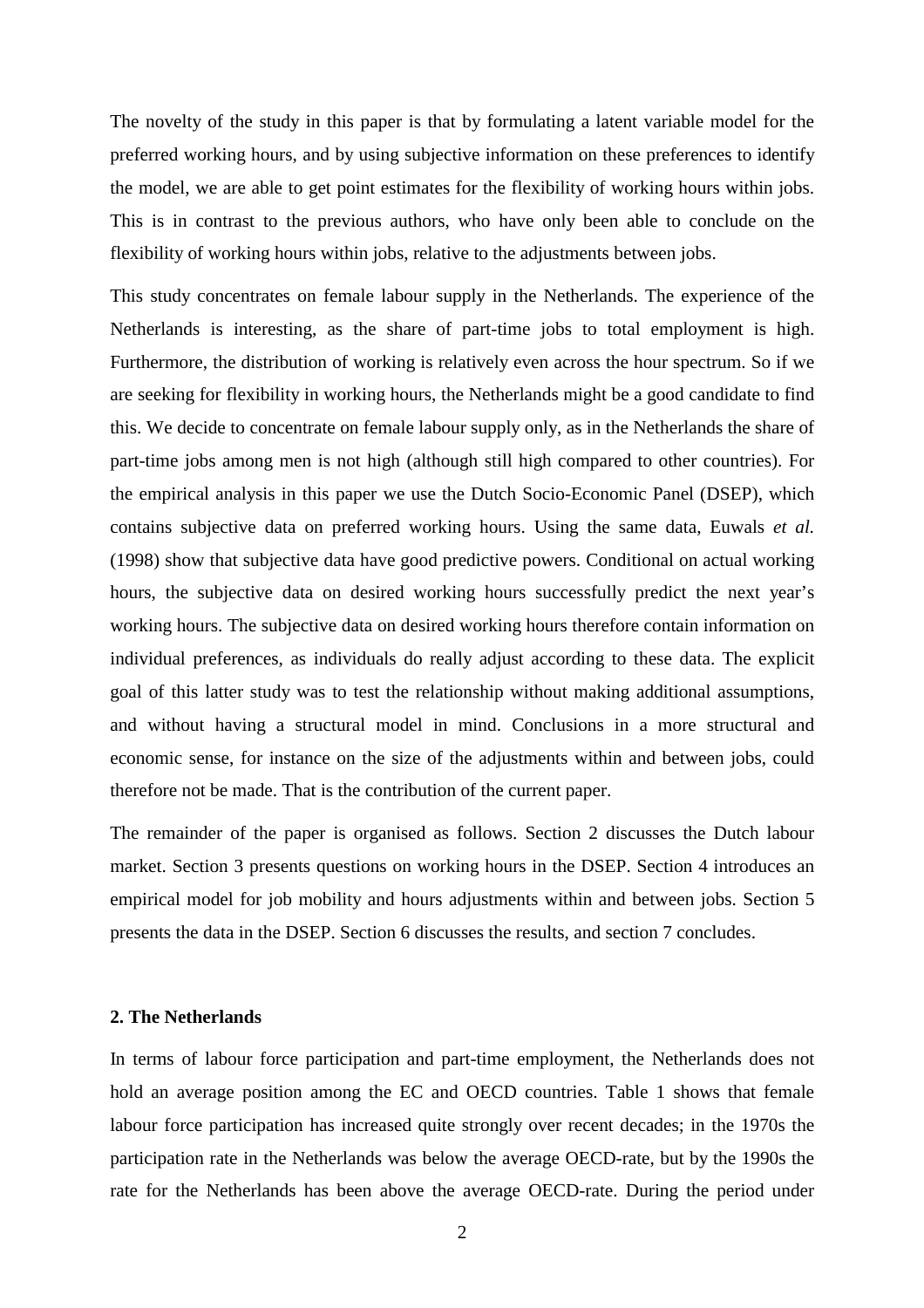consideration in this paper, that is the end of the 1980s the Dutch female labour force participation rate was still below the average OECD-level. Important for the interpretation of results on the possibilities of employed woman to adjust working hours within and between jobs, is the unemployment situation. A high unemployment rate results in a bad negotiation position for employees. As in most European countries, the Dutch unemployment rate was high in the 1980s, see table 1.

Part-time employment is fairly common in the Netherlands, especially for women. At the end of the 1980s about 50 percent of employed women had a part-time job. This percentage increased further in the 1990s. Based on a sample of employed women from the DSEP 1987, figure 1 shows that the histogram for working hours is not particularly spiked at the point of the standard full-time job of 36 to 40 hours per week. Few women do paid overtime work, and many have a part-time job. In contrast to this, Euwals *et al.* (1998) show that the working hours distribution for men is spiked at the point of the standard full-time job.

|               |          | Men       |         | Women                      |       |
|---------------|----------|-----------|---------|----------------------------|-------|
|               | Netherl. | Germany   | USA     | Netherl.<br>Germany<br>USA |       |
| participation |          |           |         |                            |       |
| 1973          | 85.5     | 89.6      | 86.2    | 29.2<br>50.3<br>51.1       |       |
| 1983          | 77.3     | 82.6      | 84.6    | 40.3<br>52.5<br>61.8       |       |
| 1990          | 79.6     | 81.3      | 85.8    | 68.2<br>53.0<br>57.0       |       |
| 1994          | 79.8     | 80.1      | 84.3    | 57.4<br>61.1<br>69.4       |       |
| 1996          | 80.0     | 79.7      | 84.3    | 59.6<br>61.5<br>70.1       |       |
|               |          |           |         |                            |       |
| unemployment  |          |           |         |                            |       |
| 1983          | 10.9     | 7.3       | 9.9     | 13.7<br>$8.8$              | 9.2   |
| 1990          | 5.7      | 5.4       | 5.7     | 10.9<br>7.5                | 5.6   |
| 1994          | $6.6$    | 7.3       | $6.2$   | 8.1<br>10.0                | $6.1$ |
| 1996          | 5.3      | $8.1\,$   | 5.4     | 8.1<br>9.8                 | 5.1   |
|               |          |           |         |                            |       |
| part-time     |          |           |         |                            |       |
| 1983          | 5.6      | $-$ . $-$ | 9.1     | 44.7<br>22.9<br>$-$ . $-$  |       |
| 1990          | 13.3     | 1.8       | 8.3     | 29.6<br>20.0<br>50.8       |       |
| 1994          | 10.7     | 2.7       | $8.0\,$ | 19.5<br>53.5<br>27.9       |       |
| 1996          | 10.8     | 3.3       | 7.7     | 55.2<br>29.8<br>19.1       |       |

# **Table 1: labour force participation, unemployment and part-time employment .**

Source: OECD Employment Outlook, various issues. All numbers in percentages.

Part-time employment refers to persons who usually work less than 30 hours per week.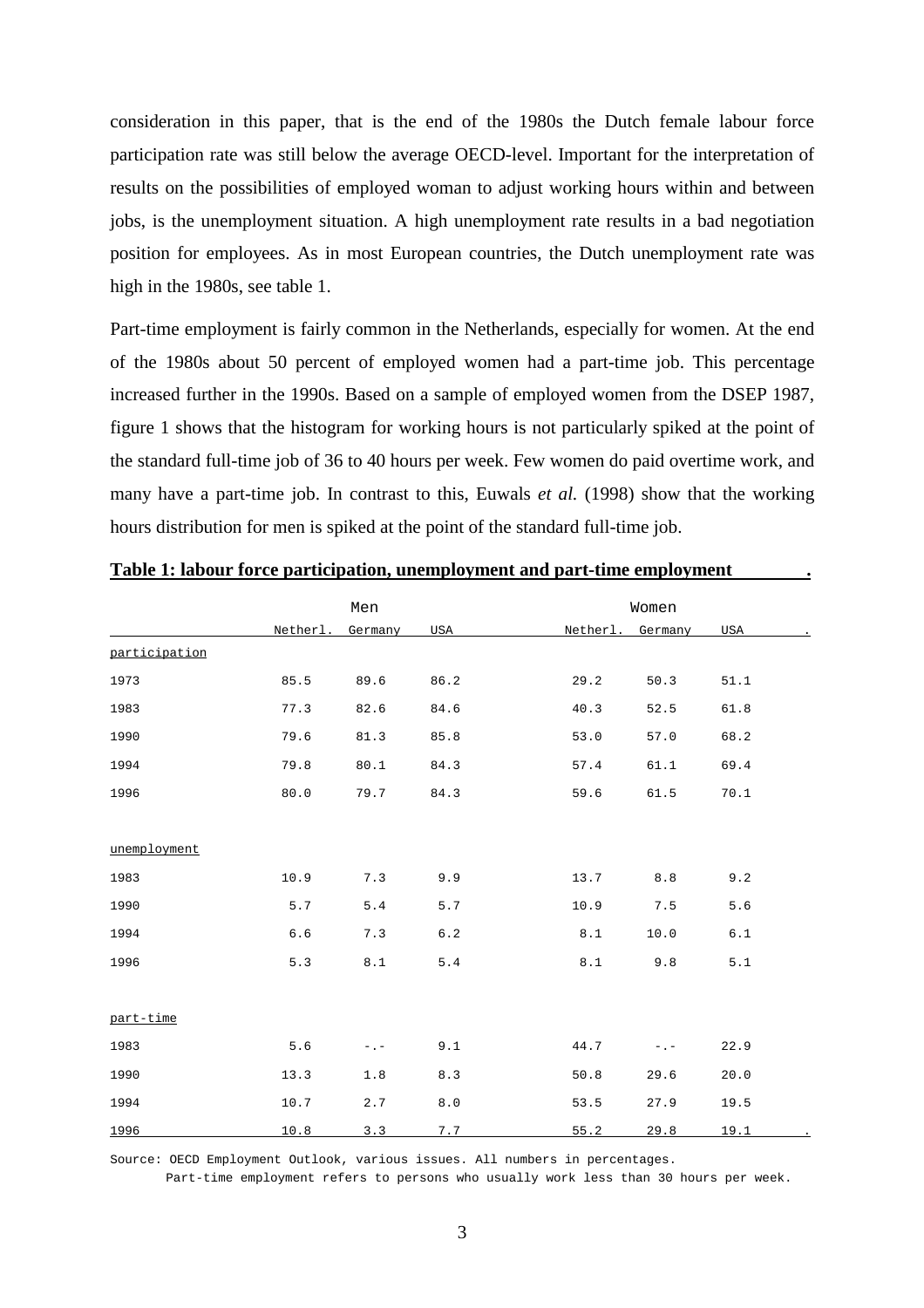

**Figure 1: Actual hours distribution for employed women, DSEP 1987.**

Actual hours per week, classification *h*: (*h*-1,*h*+2) except 4:(1,6) and 52:(51,80)

The relatively even distribution of working hours makes the Dutch labour market look flexible in terms of working hours. In this paper we investigate whether the flexibility in working hours also holds within jobs; or in other words, whether employed women can adjust their working hours in the direction they want. At the end of the 1980s, there are no institutional arrangements that would make the outcome of this study obvious.2

 $\overline{a}$ 

 $2 \text{ In recent years the flexibility of working hours within jobs has become a serious topic in the Dutch political.}$ discussion. But has not (yet) lead to legislation.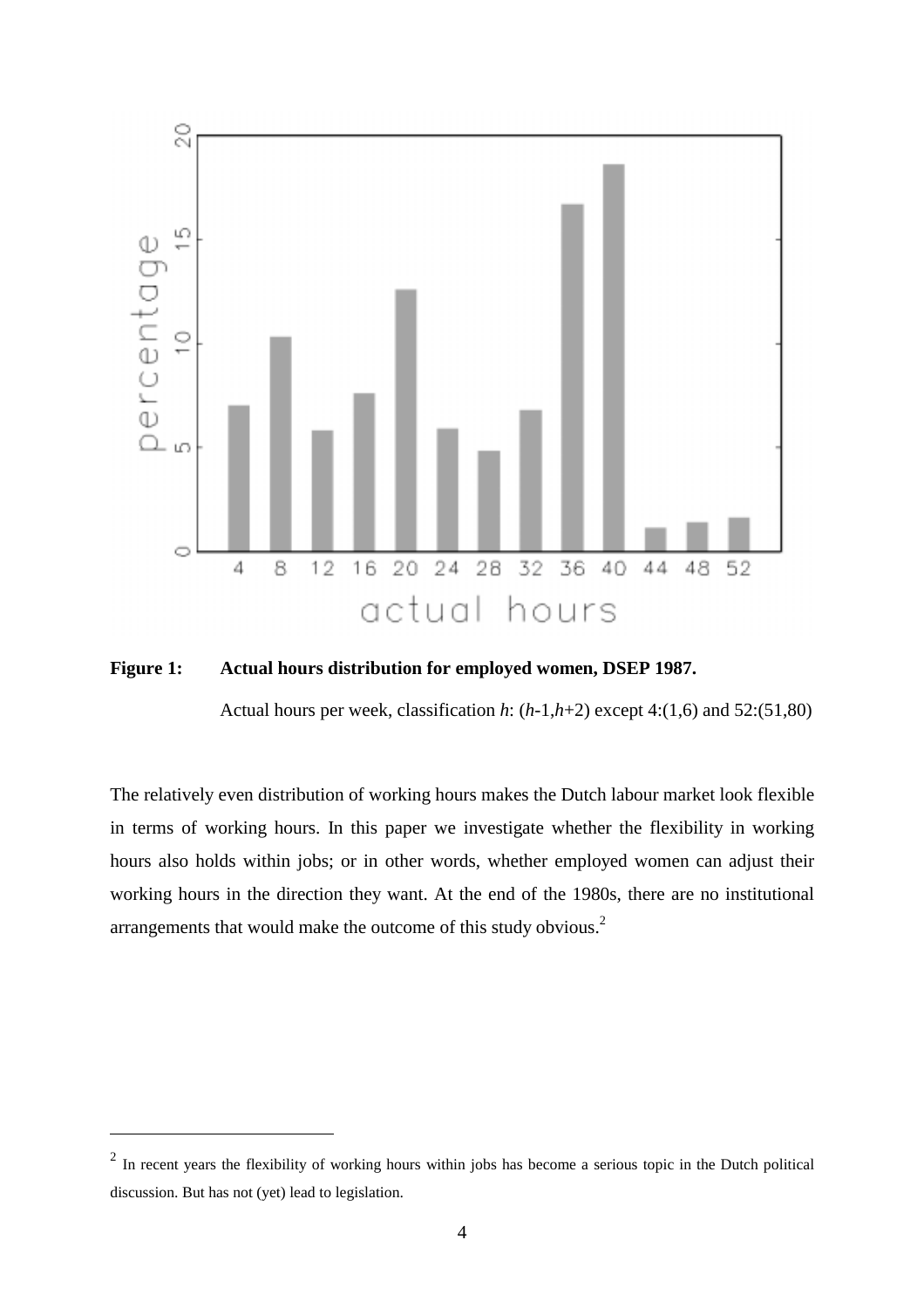### **3. Measurement**

The data are drawn from the October waves of the 1987, 1988 and 1989 Dutch Socio-Economic Panel (DSEP), collected by Statistics Netherlands. The DSEP has existed since 1984. Only these years however are suitable for the analysis of actual and desired working hours. For the other years, desired hours are only asked to new participants in the panel, and to participants who chance jobs. And our analysis requires the desired working hours for all employees. The questions on the actual and desired hours of work are as follows:

Ia How many hours per week do you work in your job, or jobs?

- *Do not include travelling time to and from your work. - Include overtime only if it is paid.*

Ib Are you satisfied with this number of working hours, or would you prefer to work more or fewer hours per week? Possible answers:

|  |  |  |  | 1) I am satisfied with the number of working hours | $\Rightarrow$ stop |
|--|--|--|--|----------------------------------------------------|--------------------|
|--|--|--|--|----------------------------------------------------|--------------------|

- 2) I prefer to work more  $\Rightarrow$  question Ic
- 3) I prefer to work less.  $\Rightarrow$  question Ic
- Ic If, in the previous question, you were not satisfied with your working hours, how many hours would you then like to work?

The answers to questions Ia to Ic by individual i in year t are denoted by  $ha_{it}$ ,  $s_{it}$ , and  $hd_{it}$ , respectively. Actual hours *ha<sub>it</sub>* and desired hours *hd<sub>it</sub>* are measured as hours per week. Based upon question Ib, we define the variable  $s_{it}$  (satisfied):  $s_{it} \equiv 0$  if individual i is satisfied with the number of working hours in period t (answer 1),  $s_{ii} \equiv 1$  if the individual wants to work more (answer 2) and  $s_{ii} \equiv -1$  if the individual wants to work less (answer 3). Only for respondents answering question Ic,  $s_{it}$  is not equal to zero. For those with  $s_{it}=0$ , desired hours  $h d_{it}$  are set equal to actual hours  $ha_{it}$ . The qualitative information  $s_{it}$  is similar to that in, for example, the PSID. Underemployment corresponds to  $s_{it} = 1$ , overemployment corresponds to  $s_{it} = -1$ . The quantitative information in  $hd_{it}$  is more detailed:  $s_{it}$  can be retrieved from  $hd_{it}$  -  $ha_{it}$ .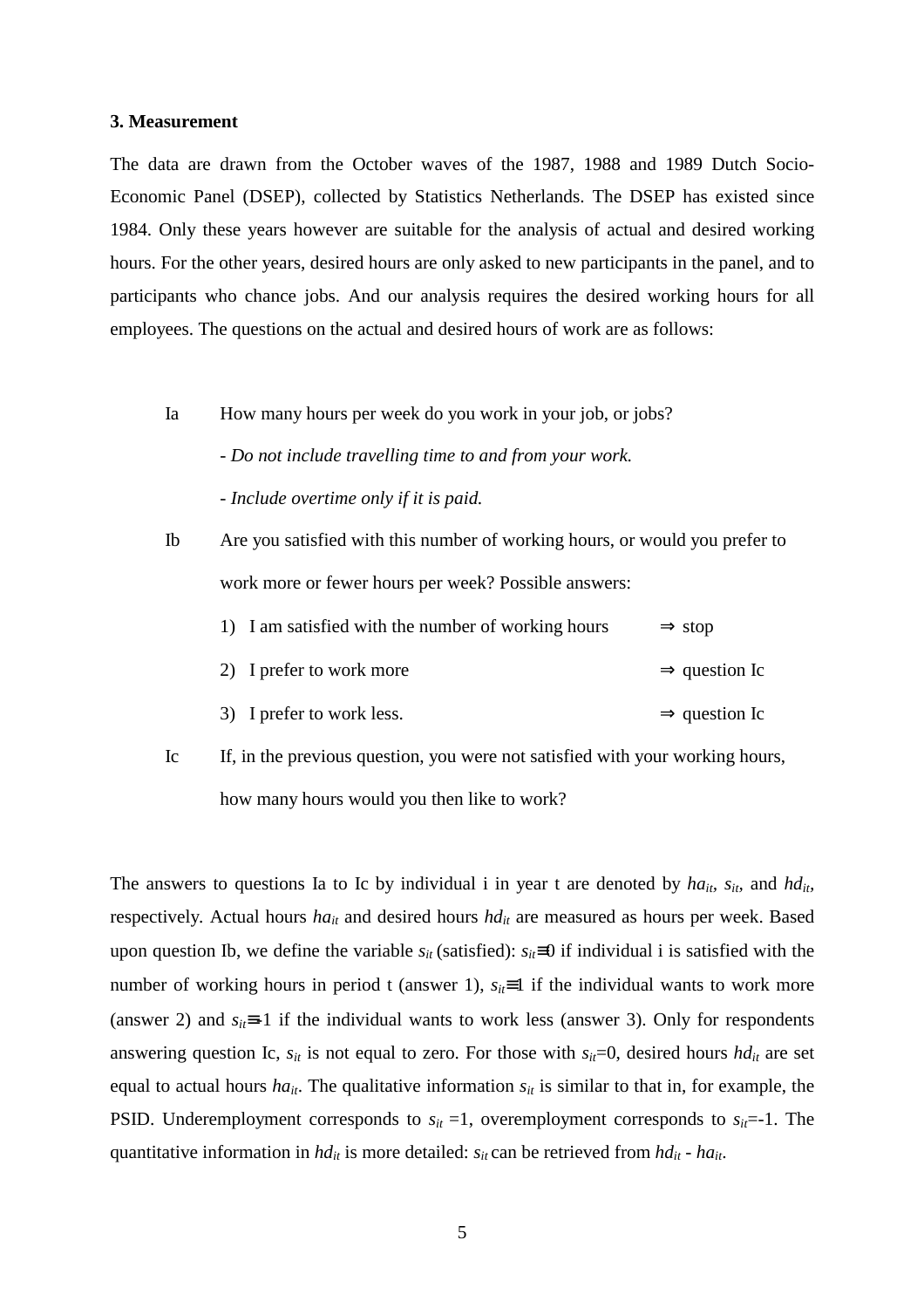The actual hours *ha<sub>it</sub>* can be referred to as objective data, as they relate to an objectively measurable fact. They can also be referred to as revealed preference, as they are the result of individual optimisation behaviour, given the choices the individual has. In contrast to this, the desired hours  $hd_{it}$  relate to preferences in the case that an individual is not restricted in the choice of working hours. These preferences are only conceived in the minds of the individuals, ands are not objectively measurable. The literature refers to this kind of data as a stated preference or as subjective data.

The use of stated preferences is not without criticism in economic science. An early example of this kind of data can be found in the U.S. Survey of Consumer Finances, which already in the 1940s contained information on, for instance, income expectations and buying intentions. These data were criticised by several authors; for instance Juster (1964) concluded that data on buying intentions have little predictive power. This criticism led to the common methodology that statistical inference should be based on realised behaviour only. In the last decades however empirical literature has revealed a fundamental problem: the parameters of interest are often badly identified. The common solution of making additional assumptions turned not to be that fruitful; they are often rejected by formal tests. Therefore several authors return to the idea that subjective data might be useful for the better identification of economic models. So following the recent literature by, for instance, Börsch-Supan *et al.* (1993), Ben-Akiva *et al.* (1998) and Ben-Akiva *et al.* (1999), this study will treat the stated preference a result of an underlying latent preference.

To investigate the informational content of the subjective data on the desired working hours, Euwals *et al.* (1998) test whether conditional on the actual working hours *ha<sub>it</sub>*, the desired hours *hd<sub>it</sub>* have a predictive power for the next year's working hours *ha*<sub>it+1</sub>. The study concludes that the predictive power of the desired working hours holds for women, but hardly for men. The study also shows that for women the predictive power holds conditional on both the actual working hours  $ha_{it}$  and satisfaction  $s_{it}$ . This means that on top of question Ib, question Ic gives additional information. These results show that the subjective data on desired working hours do contain information on individual preferences, as individuals do indeed adjust according to these data. The explicit goal of the study was to test this without making additional assumptions, and without having an underlying economic model in mind. In contrast to this, the contribution of this study will be to draw structural conclusions on the flexibility of the working hours within and between jobs.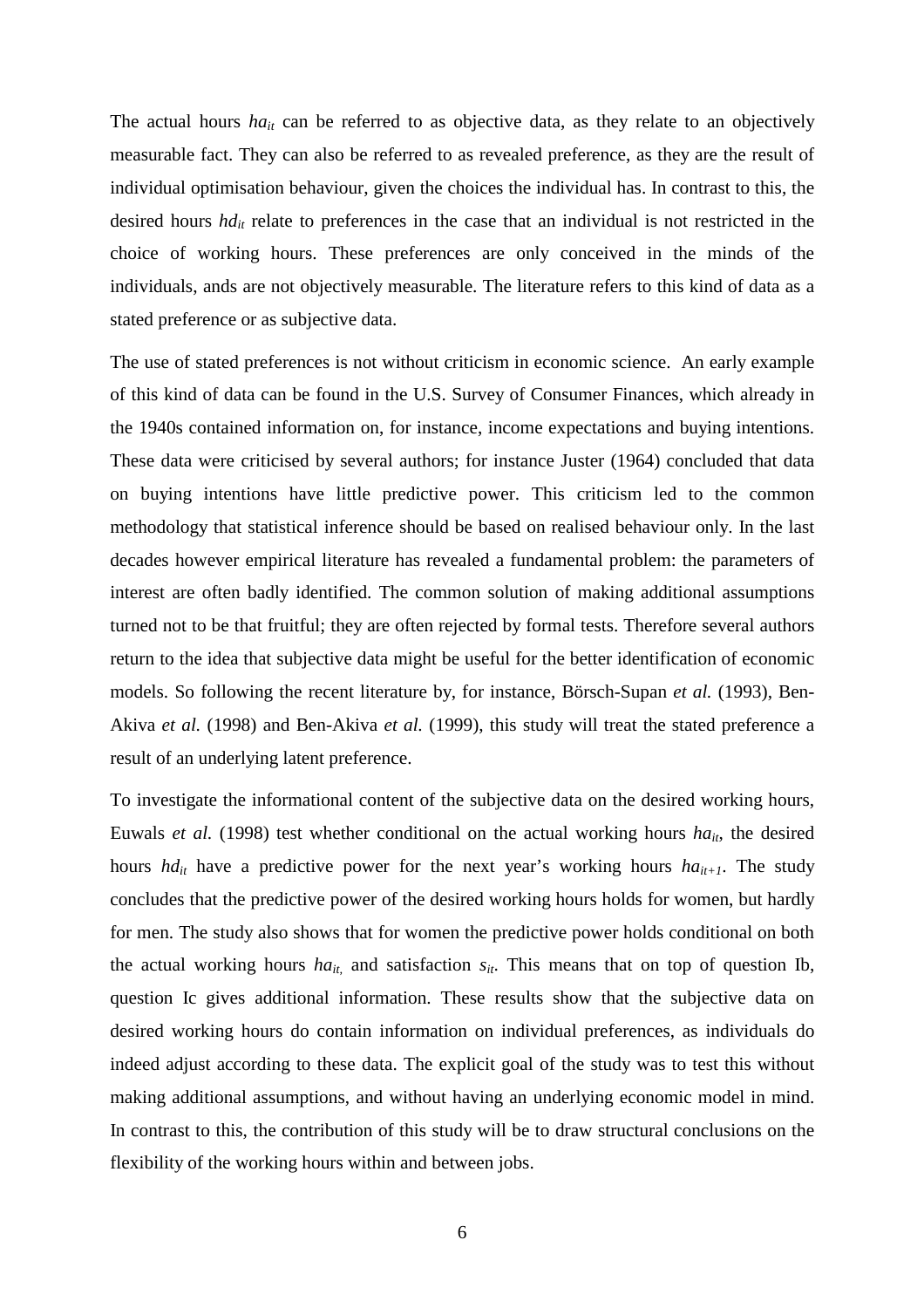# **4. Model**

 $\overline{a}$ 

In this section we develop an empirical model to measure the flexibility of working hours within jobs, taking job-mobility into account. We are going to relate dissatisfaction with actual working hours, measured by the difference  $hd_{it}$ -ha<sub>it</sub>, to job-mobility and to adjustments in working hours from time t to time  $t+1$ <sup>3</sup>. The underlying assumption of this approach is that adjustments in working hours over time are slow, and that the working hours at time t+1 are at least partly determined by the desired working hours at time t. This assumption is supported by Euwals *et al.* (1998), who show for the same data that desired working hours do indeed have a predictive power for the next year's working hours.

A potential problem that we take into account is that the subjective data on the desired working hours do not necessarily coincide with the 'true' desired hours of the individuals. We will refer to the subjectively measured desired hours as the *observed* desired hours, *hd<sub>it</sub>*, which might be an imperfect measure of the *true* desired hours,  $h d_{it}^*$ . Furthermore, women who are not satisfied with their working hours, and who are not able to adjust these within their job, are more likely to change job. This makes job-mobility endogenous. We therefore model:

(1) 
$$
q_{ii}^* = X_{ii}^* \alpha + f(hd_{ii}^* - ha_{ii}; \beta) + \varepsilon_i^q + \varepsilon_{ii}^q
$$
 (Job Mobility)  
\n $q_{ii} = 1$  if  $q_{ii}^* \ge 0$  (job-movers from time t to t+1)  
\n $= 0$  if  $q_{ii}^* < 0$  (job-stayers from time t to t+1)

with  $X_{it}$  a vector of exogenous variables, including the actual working hours  $ha_{it}$ , and  $\alpha$  and  $\beta$ parameter-vectors. Furthermore,  $\varepsilon_i^q$  and  $\varepsilon_i^q$  are an individual effect and a random term, respectively. Function *f* concerns the impact of dissatisfaction with the working hours  $ha_{it}$ , and will allow for different effects for women who want to work more, and for women who want to work less hours per week:

 $f(hd_{it}^* - ha_{it}; \beta) = P(hd_{it}^* - ha_{it} \ge 0)$ ( $hd_{it}^* - ha_{it} \beta^p + P(hd_{it}^* - ha_{it} \lt 0)$ ( $hd_{it}^* - ha_{it} \beta^p$ 

 $3$  A more structural approach would be to assume that women optimise their utility over next year's income and working hours. However, the empirical implementation of this would need additional assumptions on the jobopportunities at time t+1, as these are not observed in the data. The approach in the paper avoids this problem.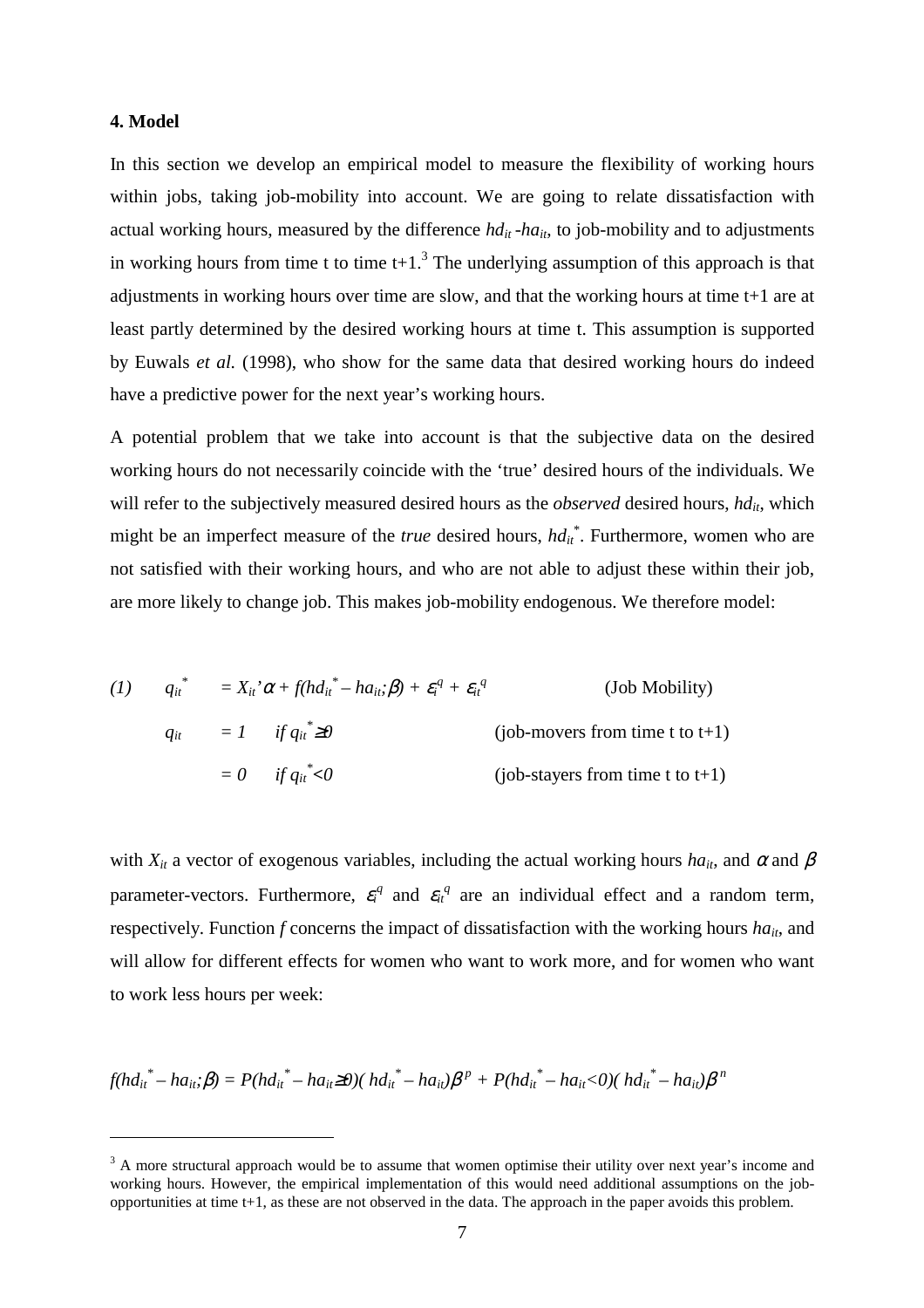The central issue of this study is the extent in which women are able to adjust their working hours within and between jobs. Define the change in working hours  $\Delta ha_{it} = ha_{it+1} - ha_{it}$ .

(2) 
$$
\Delta ha_{it} = Z_{it}^{\prime} \gamma + g(h d_{it}^* - h a_{it}; \delta_{it}) + \varepsilon_{it}^{a}
$$
 (Hours Adjustment)  
\n
$$
\delta_{it} = \delta_{s} (1 - Q_{it}) + \delta_{m} Q_{it}
$$

with  $Z_{it}$  a vector of exogenous variables, including the actual working hours  $ha_{it}$ , and  $\alpha$ ,  $\delta_s$  and  $\delta_m$  parameter vectors. The idea behind the variable  $\delta_t$  is to allow for different adjustment levels for job-movers and job-stayers. Furthermore,  $\varepsilon_{it}^a$  concerns a random term. An individual term is not included, as this would imply a constant rise or fall in the actual hours. Function *g* concerns the impact of dissatisfaction with actual working hours  $ha_{it}$ , and will allow for different effects for women who want to work more and who want to work less:

$$
g(hd_{it}^* - ha_{it}; \delta_{it}) = P(hd_{it}^* - ha_{it} \ge 0)(hd_{it}^* - ha_{it})\delta_{it}^p + P(hd_{it}^* - ha_{it} < 0)(hd_{it}^* - ha_{it})\delta_{it}^n
$$
\n
$$
with \quad \delta_{it}^x = \delta_s^x (1 - Q_{it}) + \delta_m^x Q_{it} \qquad x = p, n
$$

Equations (1) and (2) model the effect of the true desired hours,  $hd_{it}^*$ , on realised labour market behaviour. The next step is to model how the true desired hours,  $h d_{it}^*$  relate to the observed desired hours, *hd<sub>it</sub>*. Besides the fact that we allow for measurement error, we will allow for the fact that respondents might be influenced by their actual working hours when answer such questions. We assume that the observed desired hours are a weighted average:

(3) 
$$
hd_{it} = \lambda h d_{it}^* + (1-\lambda) h a_{it} + \varepsilon_i^d + \varepsilon_{it}^d
$$
 (Measurement)

with  $\lambda$  a parameter, and  $\varepsilon_i^d$  and  $\varepsilon_i^d$  an individual effect and an random term, respectively. The last step is to model the true desired hours:

(4) 
$$
hd_{it}^* = D_{it}^* \theta + \xi_i + \xi_{it}
$$
 (Latent Variable)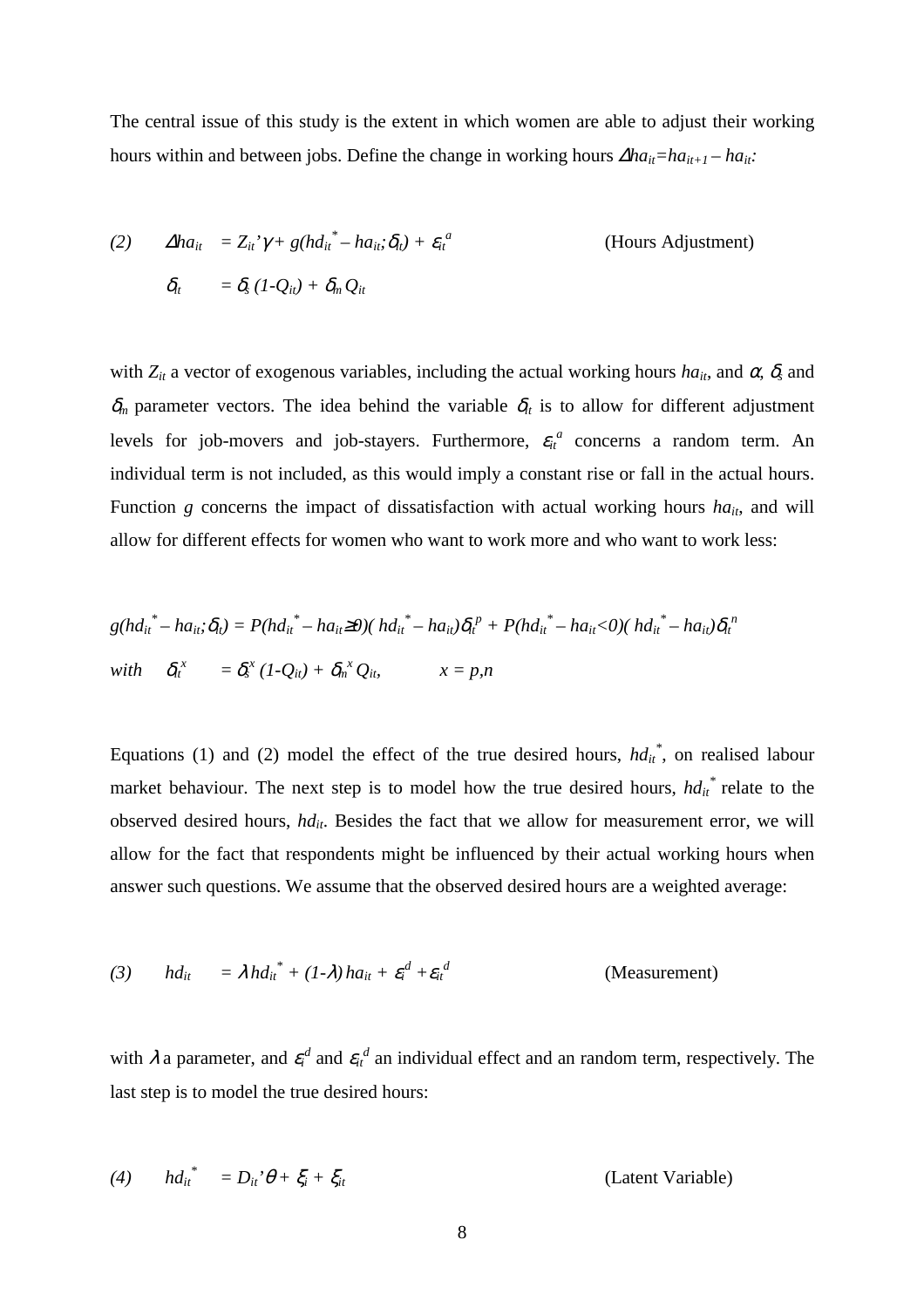|               | Year = $1987$      |                                       | Year = $1988$       |                               |
|---------------|--------------------|---------------------------------------|---------------------|-------------------------------|
|               | Stayers            | Movers                                | Stayers             | Movers                        |
|               | $(1164 \; obs.)$   | $(115 \; obs.)$                       | $(1274 \; obs.)$    | $(155 \; obs.)$               |
|               |                    | mean $(s.d. )$ mean $(s.d. )$         | mean $(s.d.)$       | mean $(s.d. )$ .              |
| individual    |                    |                                       |                     |                               |
| age           |                    | 34.29 ( 10.35) 25.89 ( 7.85)          | 34.64 ( 10.57)      | $27.18$ ( $8.52$ )            |
| single        | 0.13               | 0.12                                  | 0.14                | 0.15                          |
| single parent | 0.03               | 0.04                                  | 0.04                | 0.03                          |
| extra         | 0.12               | 0.36                                  | 0.11                | 0.27                          |
| child<6yrs    | 0.13               | 0.13                                  | 0.13                | 0.10                          |
| #children     | 0.71               | 0.48                                  | 0.70                | 0.54                          |
| other income  |                    | $30.82$ ( $54.20$ ) 29.90 ( $48.03$ ) | $31.64$ ( $55.22$ ) | 26.53 (48.38)                 |
|               |                    |                                       |                     |                               |
| spouse        |                    |                                       |                     |                               |
| age           |                    | 38.31 ( 9.70) 31.91 ( 6.77)           | 38.54 ( 9.78)       | $33.66$ ( $8.66$ )            |
| employed      | 0.92               | 0.96                                  | 0.92                | 0.94                          |
| hours worked  |                    | 38.60 ( 14.76) 37.45 ( 12.76)         |                     | 38.56 ( 14.94) 38.53 ( 12.02) |
| income        | 543.81 (279.46)    | 509.29 (223.27)                       | 551.69 (304.28)     | 540.65 (286.85)               |
|               |                    |                                       |                     |                               |
| region        |                    |                                       |                     |                               |
| north         | 0.09               | 0.08                                  | 0.10                | 0.08                          |
| east          | 0.22               | 0.17                                  | 0.21                | 0.19                          |
| south         | 0.25               | 0.24                                  | 0.24                | 0.23                          |
| unempl        | $14.30$ (<br>1.92) | $14.22$ (<br>1.97)                    | 9.69(<br>1.65)      | 9.61 (1.58).                  |

### **Table 2: sample statistics .**

Note: stayers are women who stay in the same job, while movers are women who change job. The variable 'single' is a dummy for a woman living on her own, while the variable 'extra' is a dummy for a single woman living with others. 'Child<6yrs' is a dummy for having a child younger than 6 years old, '#children' gives the number of children and 'other income' gives net other income in Dfl. per week. The variables under the heading spouse are only defined for married women, and give the characteristics of the spouse. 'Unempl.' gives the unemployment rate in percentage of the 'provincie' in which the woman lives.

with  $D_{it}$  a vector of typical labour supply variables, like number of children and other income,  $θ$  a parameter vector, and  $ξ<sub>i</sub>$  and  $ξ<sub>ii</sub>$  an individual effect and an random term, respectively.

It is a key issue of the empirical analysis to identify the coefficients in the latent variable equation, as well as the coefficients in the job mobility, hours adjustment and measurement equations. If identification of these coefficients is not possible, the question whether or not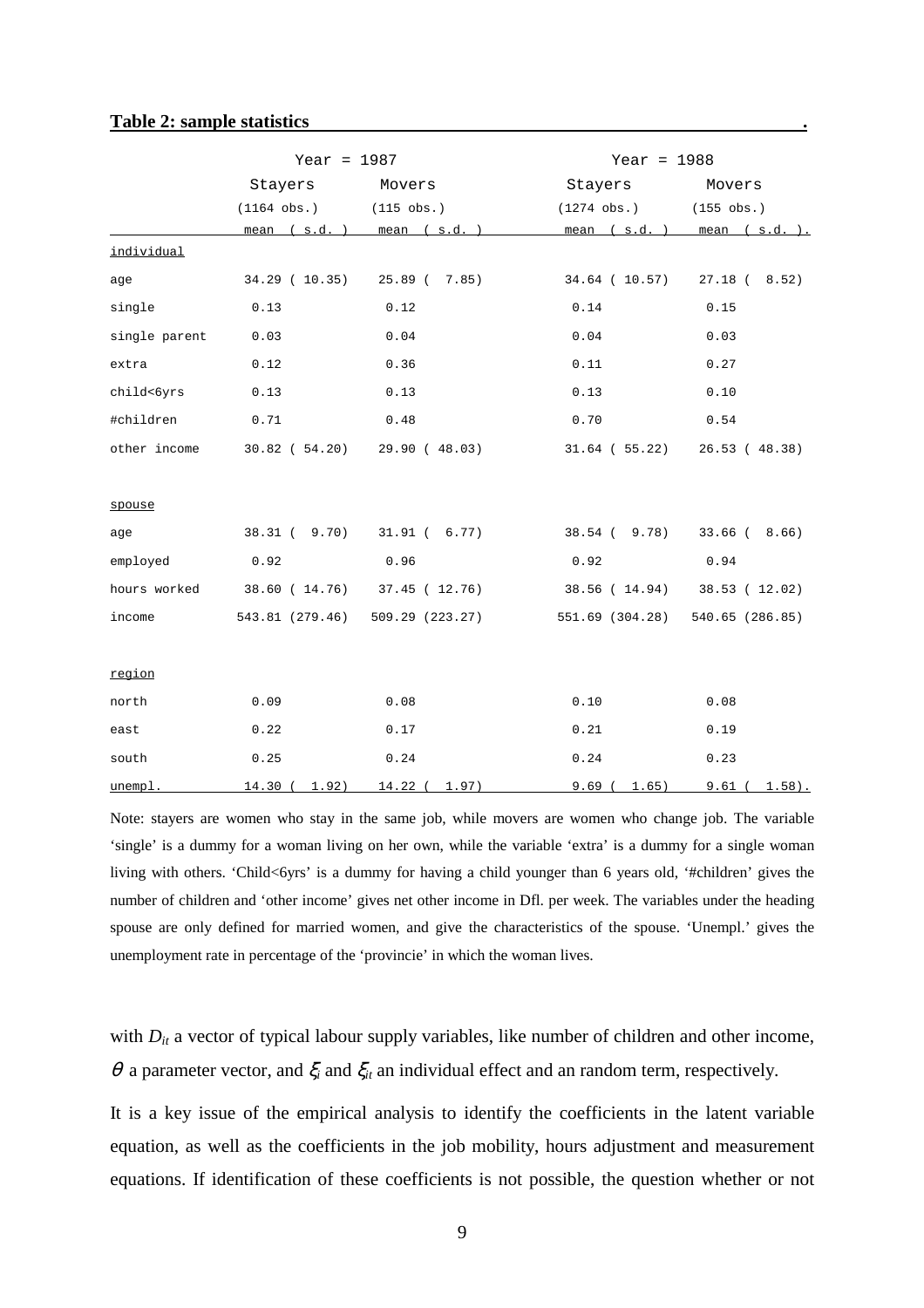there is an indirect influence of socioeconomic variables via some latent variable on job mobility and hours adjustment cannot be solved. Generally speaking, to be able to identify and estimate the model we will take a random effects – simulated maximum likelihood approach. For details on identification and estimation, see Appendices A and B.

# **5. Data**

From the October waves of the 1987, 1988 and 1989 Dutch Socio-Economic Panel (DSEP) we select women who work in at least two consecutive years. In total we are left with 1642 observations, of which 1063 are observed in all three years, 216 are only observed in the first two years, and 363 are only observed in the last two years. As the timing of the exogenous variables in the model is always at time t, table 2 shows these variables for the years 1987 and 1988 by job mobility. From this table it is clear that the job-movers are on average younger, are more often not married, have on average less children, and are more often living in the western part of the country, which is more urbanised. For the women who are married, the characteristics of their husbands do not differ very much between movers and stayers.

Table 3 shows the cross tabulation between satisfaction with working hours,  $s_{it}$ , and the change in actual working hours. It reveals a strong dependence between the two, which seems stronger for the movers than for the stayers. Women who claim that they want to work less (more), have a relatively higher probability of working less (more) next year. This result is a reconfirmation of Euwals *et al.* (1998). The open question is to what extent the women are able to adjust according to their preferences within and between jobs.

| The years 1987 and 1988 are pooled |       |         |                                         |       |        |                                         |
|------------------------------------|-------|---------|-----------------------------------------|-------|--------|-----------------------------------------|
|                                    |       | Stayers |                                         |       | Movers |                                         |
|                                    |       |         | $S_{it} = -1$ $S_{it} = 0$ $S_{it} = 1$ |       |        | $S_{ij} = -1$ $S_{ij} = 0$ $S_{ij} = 1$ |
| $ha_{i_{t+1}} - ha_{i_t} < 0$      | 33.7  | 21.0    | 16.0                                    | 53.2  | 24.7   | 2.4                                     |
| $ha_{i_{t+1}} - ha_{i_t} = 0$      | 47.1  | 56.5    | 39.2                                    | 27.7  | 26.9   | 7.3                                     |
| $ha_{it+1} - ha_{it} > 0$          | 19.2  | 22.4    | 44.8                                    | 19.1  | 48.4   | 90.2                                    |
|                                    | 100.0 | 100.0   | 100.0                                   | 100.0 | 100.0  | 100.0                                   |
| # observations                     | 469   | 1772    | 194                                     | 47    | 182    | 41                                      |

### Table 3 :cross-tabulation of satisfaction s<sub>it</sub> and the sign of the change in the actual hours.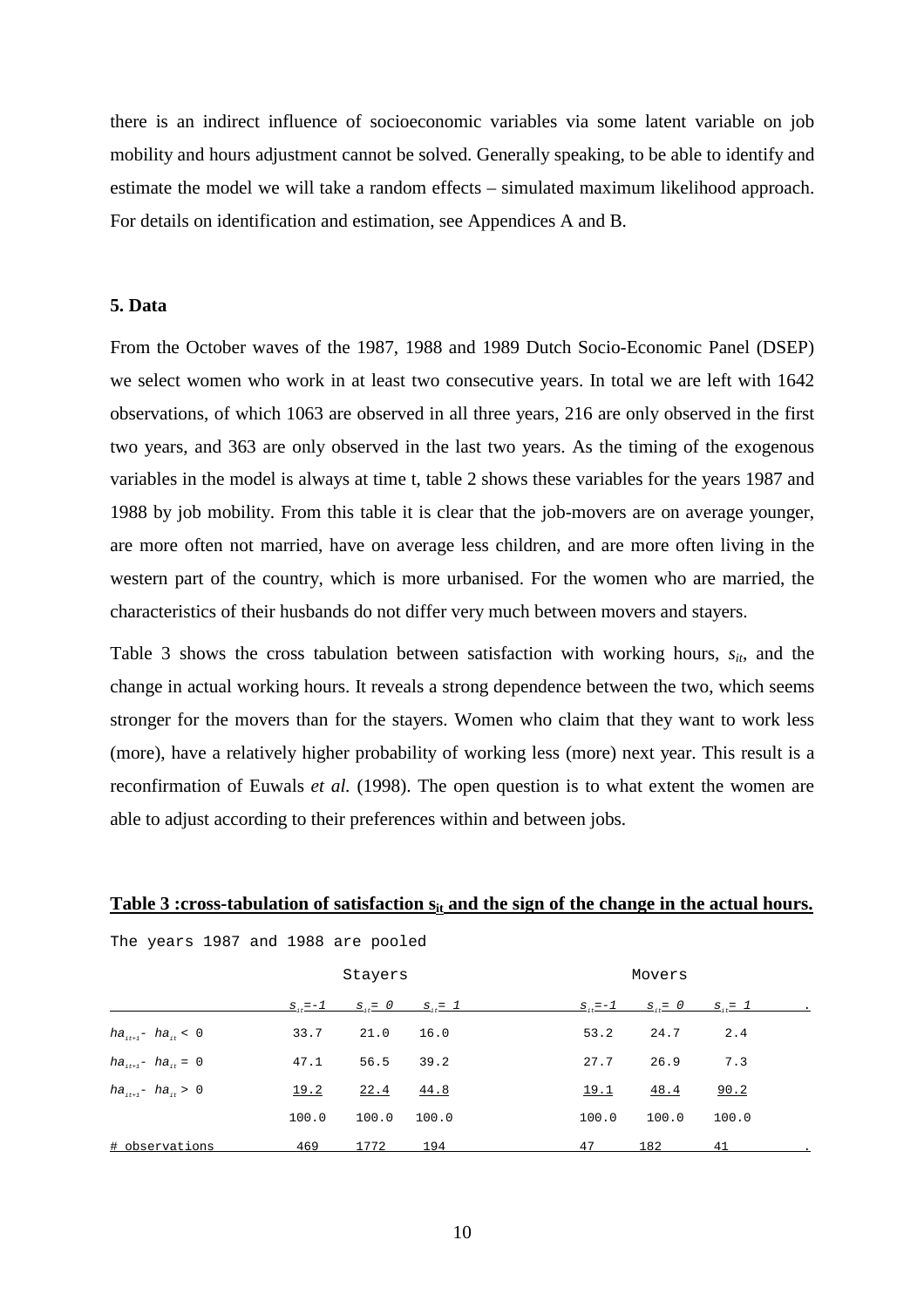# Table 4: results of basic model **and the set of basic model .**

|                                                                                                                                             | job mobility<br>(equation 1)      |        |         | hours adjustment<br>(equation 2) |                 | desired hours<br>(equations 3,4) |                                                  |
|---------------------------------------------------------------------------------------------------------------------------------------------|-----------------------------------|--------|---------|----------------------------------|-----------------|----------------------------------|--------------------------------------------------|
|                                                                                                                                             | par.                              | (s.e.) |         | par. $(s.e.)$                    |                 | $par.$ $(s.e.)$                  |                                                  |
| constant                                                                                                                                    | $-0.21$                           | (0.44) | $-0.01$ | (0.97)                           | 45.12           | (3.84)                           |                                                  |
|                                                                                                                                             |                                   |        |         |                                  |                 |                                  |                                                  |
| hours (week)                                                                                                                                |                                   |        |         |                                  |                 |                                  | individual                                       |
| $1-12$ hours                                                                                                                                | $-1.28$                           | (0.43) | $-0.23$ | (1.84)                           | $-0.47$         | (0.12)                           | age                                              |
| $13-27$ hours                                                                                                                               | $-1.13$                           | (0.32) | 1.05    | (1.14)                           | $-8.88$         | (6.21)                           | married                                          |
| $28-37$ hours                                                                                                                               | $\textcolor{red}{\textbf{-0.54}}$ | (0.29) | 0.60    | (1.05)                           | $-5.48$         | (2.65)                           | child<6yrs                                       |
| 38-39 hours                                                                                                                                 | $-0.23$                           | (0.29) | 0.69    | (1.25)                           | $-0.23$         | (0.97)                           | #children                                        |
| $41-90$ hours                                                                                                                               | 0.19                              | (0.50) | $-0.79$ | (1.26)                           | 0.03            | (1.41)                           | other income/10                                  |
|                                                                                                                                             |                                   |        |         |                                  |                 |                                  |                                                  |
| region                                                                                                                                      |                                   |        |         |                                  |                 |                                  | spouse                                           |
| north                                                                                                                                       | $-0.08$                           | (0.32) |         |                                  | 0.00            | (0.01)                           | age                                              |
| east                                                                                                                                        | $-0.14$                           | (0.23) |         |                                  | 0.03            | (0.04)                           | income/10                                        |
| south                                                                                                                                       | $-0.14$                           | (0.21) |         |                                  | $-1.94$         | (5.74)                           | employed                                         |
| unempl.                                                                                                                                     | $-0.03$                           | (0.03) |         |                                  | 0.01            | (0.09)                           | hours worked                                     |
|                                                                                                                                             |                                   |        |         |                                  |                 |                                  |                                                  |
| struc. par.                                                                                                                                 |                                   |        |         |                                  |                 |                                  | struc. par.                                      |
| $\beta^{\rm p}$ (hd*-ha>0)                                                                                                                  | 0.05                              | (0.02) |         |                                  | 0.26            | (0.02)                           | λ                                                |
| $\beta^n$ (hd*-ha<0)                                                                                                                        | 0.05                              | (0.02) |         |                                  |                 |                                  |                                                  |
| $\delta_{\circ}^{\text{P}}(\text{hd*-ha>0})$                                                                                                |                                   |        | 0.16    | (0.07)                           |                 |                                  |                                                  |
| $\delta_{\scriptscriptstyle\rm s}^{\scriptscriptstyle\rm n}(\,{\rm hd}^*{\text{--}}{\rm ha}\hspace{-0.1em}<\hspace{-0.1em}0\hspace{0.1em})$ |                                   |        | 0.12    | (0.04)                           |                 |                                  |                                                  |
| $\delta_{\scriptscriptstyle \rm m}^{\scriptscriptstyle\rm p}(\,{\rm hd}^{\star}\!-\!{\rm ha}\!>\!0\,)$                                      |                                   |        | 0.75    | (0.09)                           |                 |                                  |                                                  |
| $\delta_{n}^{n}$ (hd*-ha<0)                                                                                                                 |                                   |        |         | $0.34$ $(0.11)$                  |                 |                                  |                                                  |
|                                                                                                                                             |                                   |        |         |                                  |                 |                                  |                                                  |
| variances                                                                                                                                   |                                   |        |         |                                  |                 |                                  | variances                                        |
| $\sigma\_{\epsilon_{\rm it}}$                                                                                                               | 1.00                              |        |         | $6.23$ $(0.11)$                  | $5.24$ $(0.14)$ |                                  | $\sigma_{\!\_E_{\text{it}}}$                     |
| $\sigma_{\!\_}\epsilon_{\scriptscriptstyle \rm i}$                                                                                          | 0.00                              |        |         |                                  |                 | $0.04$ $(1.37)$                  | $\sigma_-\epsilon_{\rm i}$                       |
|                                                                                                                                             |                                   |        |         |                                  |                 |                                  |                                                  |
| correlations                                                                                                                                |                                   |        |         |                                  |                 |                                  |                                                  |
| $\rho \mathcal{E}^{\alpha} \mathcal{E}^*$                                                                                                   |                                   |        |         | $-0.02$ $(0.11)$                 |                 | $0.05$ $(0.09)$                  | $\rho \mathcal{E}^{\alpha} \mathcal{E}^{\alpha}$ |
| $\rho \hat{e}^a \hat{e}^d$                                                                                                                  |                                   |        |         |                                  |                 | $-0.06$ $(0.03)$                 | $\rho \hat{e}^a \hat{e}^d$                       |

Note: the variances of  $\epsilon_{i}^{\;q}$  is restricted to zero, as in the ML-procedure it converged to zero.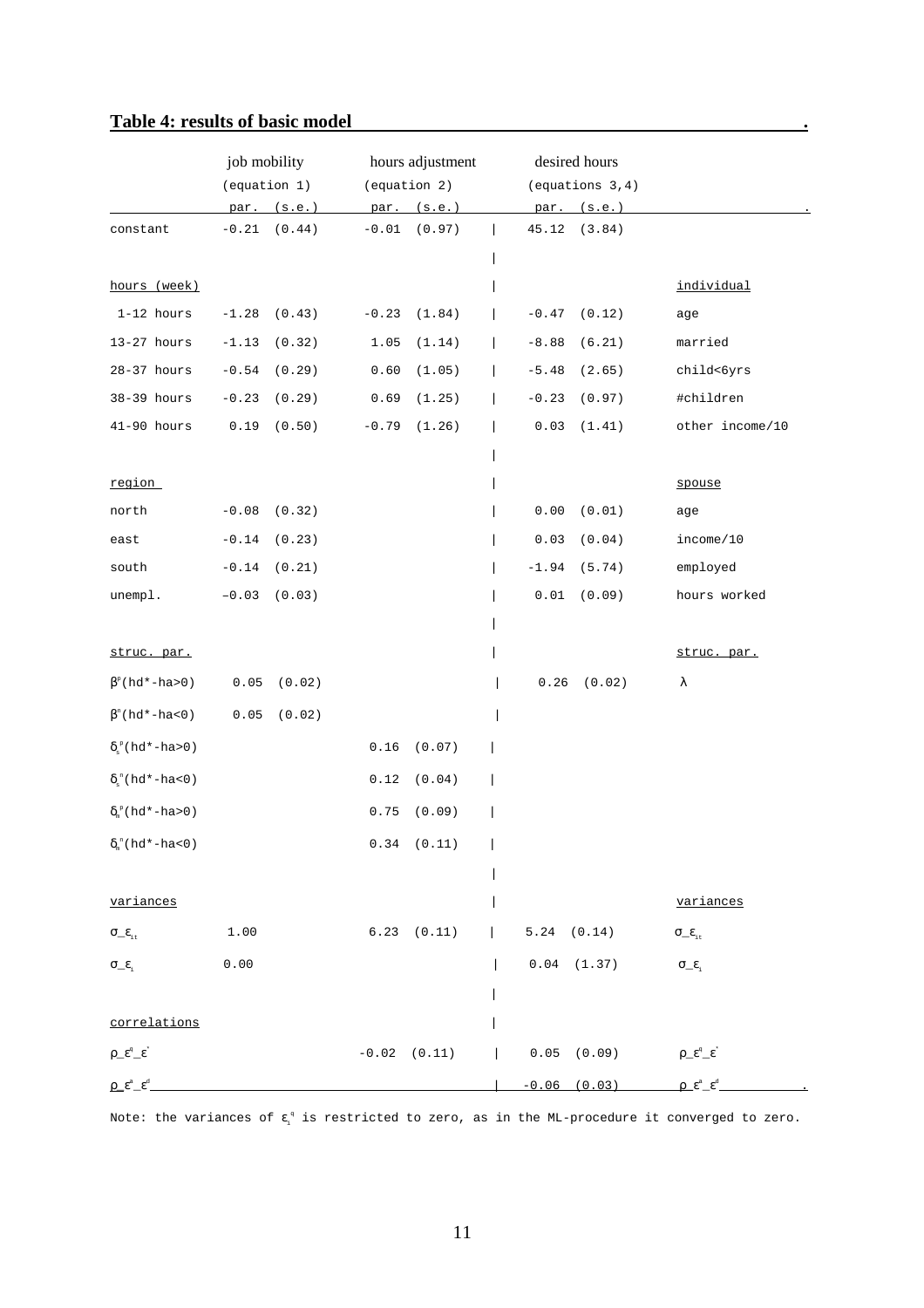|                                                                                                | job mobility                                             |                  |          | hours adjustment |  |
|------------------------------------------------------------------------------------------------|----------------------------------------------------------|------------------|----------|------------------|--|
|                                                                                                | par.                                                     | (s.e.)           | par.     | (s.e.)           |  |
| constant                                                                                       | $-0.68$                                                  | (0.16)           | $-1.40$  | (0.39)           |  |
|                                                                                                |                                                          |                  |          |                  |  |
| hours (week)                                                                                   |                                                          |                  |          |                  |  |
| $1-12$ hours                                                                                   |                                                          | $-0.27$ $(0.11)$ | 3.76     | (0.56)           |  |
| $13-27$ hours                                                                                  | $-0.63$                                                  | (0.11)           | 2.47     | $(\,0\, , 50\,)$ |  |
| $28-37$ hours                                                                                  | $-0.34$                                                  | (0.11)           | 1.22     | (0.50)           |  |
| 38-39 hours                                                                                    | $\textcolor{red}{\textbf{-0.16}}$                        | (0.12)           | 0.90     | (0.59)           |  |
| $41-90$ hours                                                                                  | $-0.33$                                                  | (0.19)           | $-2.17$  | (0.49)           |  |
|                                                                                                |                                                          |                  |          |                  |  |
| region                                                                                         |                                                          |                  |          |                  |  |
| north                                                                                          | $-0.10$                                                  | (0.13)           |          |                  |  |
| east                                                                                           | $-0.13$                                                  | (0.09)           |          |                  |  |
| south                                                                                          | $-0.15$                                                  | (0.09)           |          |                  |  |
| unempl.                                                                                        | $-0.02$                                                  | (0.01)           |          |                  |  |
|                                                                                                |                                                          |                  |          |                  |  |
| struc. par.                                                                                    |                                                          |                  |          |                  |  |
| $\beta^{\text{\tiny{P}}}(\text{hd-ha>0})$                                                      | 0.05                                                     | (0.02)           |          |                  |  |
| $\beta$ <sup>n</sup> (hd-ha<0)                                                                 | $\ensuremath{\mathbf{0}}$ . $\ensuremath{\mathbf{0}}\,2$ | (0.02)           |          |                  |  |
| $\delta_{\scriptscriptstyle\rm s}^{\scriptscriptstyle\rm p}(\rm{hd}\text{-}\rm{ha}\text{-}0)$  |                                                          |                  | 0.24     | (0.04)           |  |
| $\delta_{\rm s}^{\rm n}(\rm{hd}\text{-}\rm{ha}\text{-}0)$                                      |                                                          |                  | 0.07     | (0.02)           |  |
|                                                                                                |                                                          |                  |          |                  |  |
| $\delta_{\scriptscriptstyle \rm m}^{\scriptscriptstyle\rm p}(\rm{hd}\text{-}\rm{ha}\text{-}0)$ |                                                          |                  | 0.62     | (0.04)           |  |
| $\delta_{\scriptscriptstyle \rm m}^{\scriptscriptstyle\rm n}(\rm{hd}\text{-}\rm{ha}\text{-}0)$ |                                                          |                  | $0.66\,$ | (0.06)           |  |
|                                                                                                |                                                          |                  |          |                  |  |
| variances                                                                                      |                                                          |                  |          |                  |  |
| $\sigma\_{\epsilon_{\rm it}}$                                                                  | 1.00                                                     |                  | 6.66     | (0.05)           |  |
| $\rho \mathcal{E}^{\text{a}} \mathcal{E}^{\text{d}}$                                           |                                                          |                  | 0.21     | (0.03)           |  |

# **Table 5: results of proxy variable model .**

# **6. Results**

This section first discusses the results using the model from section 4. The section then moves on to a sensitivity analysis with respect to the sample selection criteria. One might suspect that the inclusion of certain groups of women, like students, affects the results in a significant way. The last part of the section discusses the results of a so-called proxy variable model, that is to say that we assume that the true and observed desired hours coincide.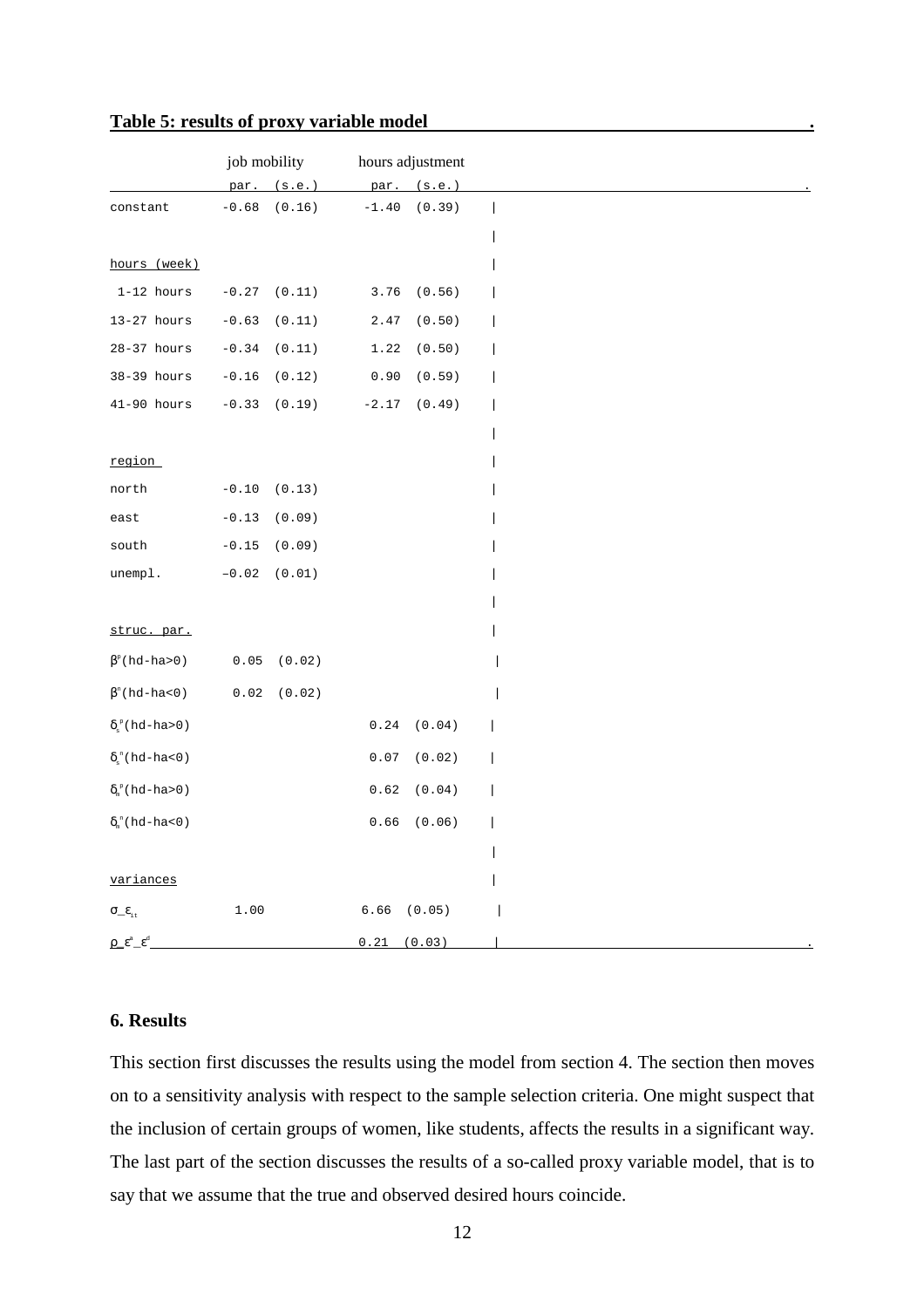### Basic model

Table 4 shows the results for the basic model. We first discuss the results on the desired working hours, e.g. equations 3 and 4. Age has an impact on the number of desired working hours, younger women want to work significantly more hours than older women. Note that we can interpret this as an age-effect, as we have panel data and correct for individual effects. On the other hand, the time-dimension of our data is small and the individual effect turns out to be insignificant. Some caution is therefore still required in the interpretation of the age-effect. We find a clear significantly negative result on having a child younger than 6 years old. A remarkable result is that for married women, the husband's individual and job characteristics do not have a significant impact on the desired hours. In the basic model, the individual and husband's characteristics serve as exclusion restrictions; they are not included in the jobmobility and hours adjustment equation. A Wald-test on these variables shows that they have a jointly significant impact (test-statistic=59.1, critical value  $\chi^2_{9;0.05}=16.9$ ).

The effect of *true* desired hours on *observed* desired hours is determined by the parameter  $\lambda$ , which is equal to 0.26 and which is highly significant. The effect of the actual working hours *ha<sub>it</sub>* on the observed desired hours, which is  $(1-\lambda)$ , seems large. An explanation for this large effect is that besides an anchoring effect, actual working hours also partly represent individual preferences. Off course we might have modelled this explicitly, but we would have needed exclusion restrictions for actual working hours. As these are hard to find in the data at hand, we leave this problem as it is.

Next we discuss the results on job-mobility, i.e. equation 1. The number of actual working hours at time t has a significant impact on the probability to change job; woman who work few hours (1 to 27) are less likely to change job. The deviation between the desired and actual working hours  $h d_{it}^*$ -ha<sub>it</sub> also has a significant impact. This effect turns out to be monotonic; a woman who wants to work many hours ( $hd_{it}^*$  large) has a relative large probability to change job. In some way this is counter-intuitive, as one might expect that the probability to change job should be relatively low in the case that desired working hours are close to actual working hours (so  $\beta$ <sup>n</sup> should be negative). An explanation for this result is that the desired working hours might be positively correlated with ambition, which in turn might be positively correlated with changing job. As our data does not give measures on individual ambitions, we cannot make any statements on this potential bias.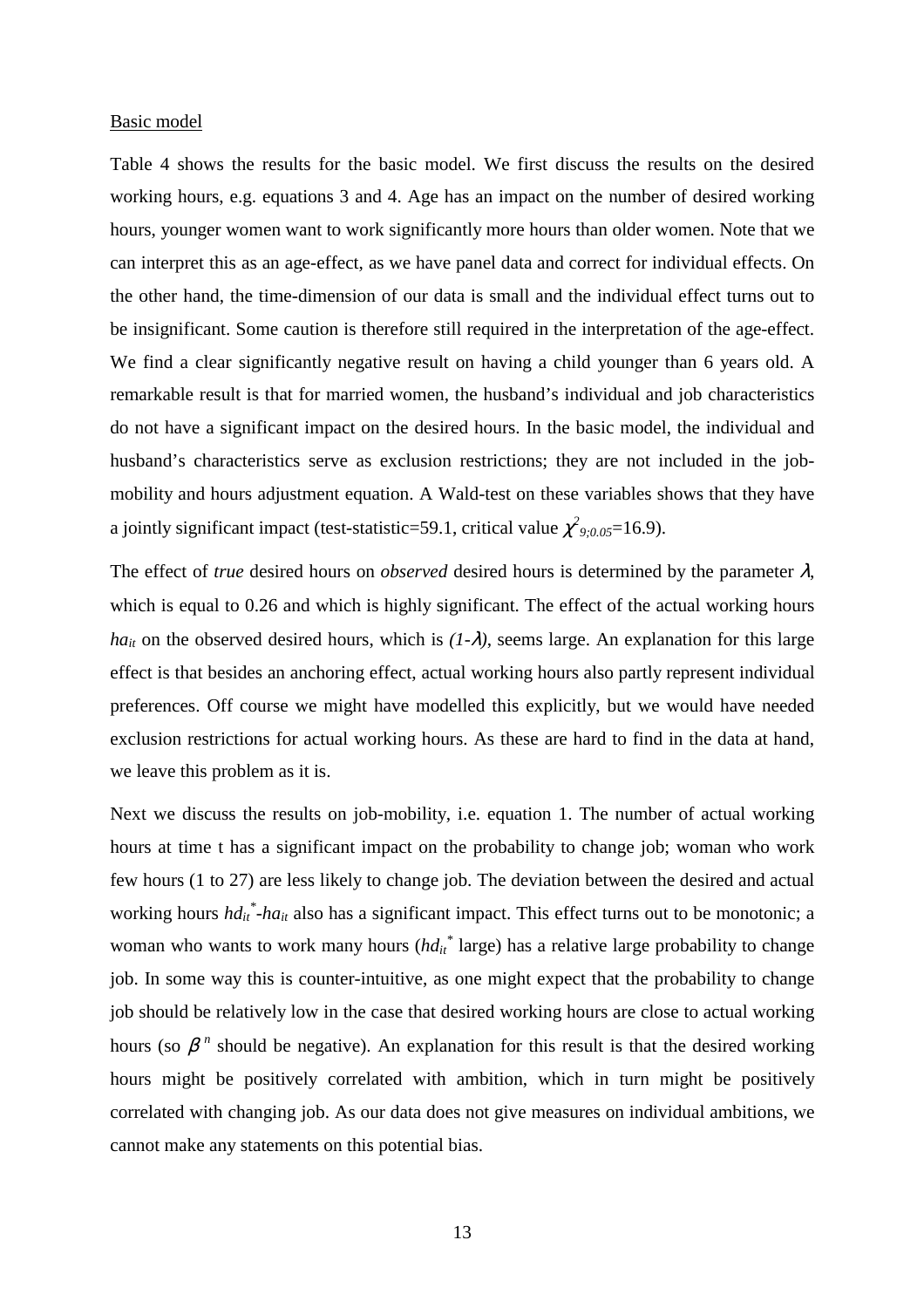A problem for the job-mobility equation is to find reasonable exclusion restrictions. In our empirical analysis we apply a strategy which is used in the labour supply literature to model involuntary unemployment; we use regional variables to represent the impact of regional labour demand. See, for instance, Blundell *et al.* (1987). The underlying assumption for this analysis is that regional characteristics, e.g. labour demand, have an impact on the chances to change job, but have no effect on labour supply. Unfortunately, the regional variables do not have a significant impact on the probability to change job, a Wald-test gives an insignificant impact (test-statistic=1.6, critical value  $\chi^2_{4;0.05}$ =9.5). So the correction for the endogeneity of changing job in the hours adjustment equation is only based on the distributional assumption. Comparable results on job-mobility are to the author's knowledge not available, as most of the literature on job-mobility uses data on displaced workers. See, for an example, Gibbons and Katz (1991).

The central results of the empirical analysis are on the adjustment of working hours, e.g. equation 2. Table 4 shows that the number of working hours at time t has no significant impact on the rate of adjustment. The impact of the deviation between the desired and the actual working hours  $h d_{it}^*$ -ha<sub>it</sub> is split up for women who want to work fewer and for women who want to work more hours per week. For women who stay in the same job, this does not make a difference; both groups have an average adjustment rate of about 14 percent. For women who change job, the difference between the two groups is substantial; women who want to work fewer hours achieve an average adjustment rate of 30 percent, while women who want to work more hours achieve an average adjustment rate of 80 percent. So the conclusion from these results is that working hours are relatively inflexible within jobs, while job-mobility is a means of hours adjustment mainly for women who want to work more hours.

The variances of the idiosyncratic random terms  $(\varepsilon_{it}^a, \varepsilon_{it}^d)$  are precisely estimated, and seem to have a reasonable size of about 6 hours per week. In contrast, the variance of the individual effect is estimated quite imprecisely. This might be due to the short time-dimension of the panel; significant individual effects are a common finding in the labour supply literature. The estimated correlation coefficients between the idiosyncratic random terms are also quite imprecisely estimated. The negative correlation between the idiosyncratic terms of the hours adjustment equation and the desired hours equation is in itself counter-intuitive. One would expect that an unobservable leading to a high number of desired working hours, also leads to a relatively high adjustment in working hours, which would imply a positive correlation.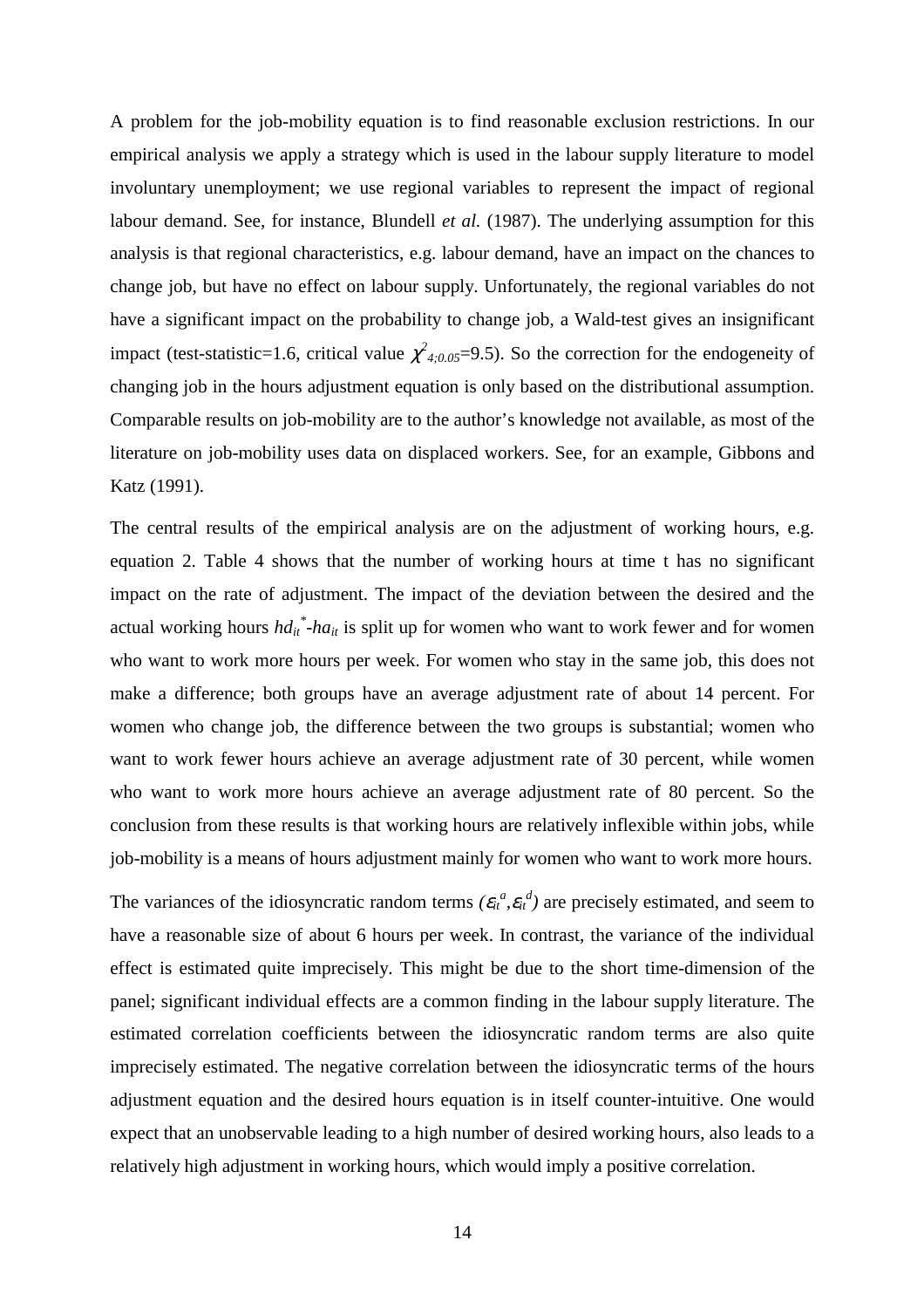### Sensitivity analysis

The conclusion of the basic model is that specially job-changers who want to work more hours per week are able to realize high adjustment rates. One might suspect that this is a result of job-search behaviour of women who work few hours per week, but want a full-time job. To investigate this, we do some sensitivity analyses by excluding students from the sample, and by excluding women who work less than 20 hours per week from the sample. The idea of excluding the students is that they mainly have small jobs, and that after finishing their education many start to work full-time. Re-estimations by using the sub-samples excluding these groups show that only part of the large adjustment of job-changers who want to work more hours is explained by job-search behaviour; for both sub-samples the average adjustment rate stays relatively large, about 60 percent.

### Proxy variable model

Table 5 shows the results of the proxy variable model, which means that we approximate *true* desired hours by substituting *observed* desired hours. Note that the estimation results therefore might be biased due to measurement error. A clear difference with the results of the basic model is that the standard errors decrease substantially, leading to more significant results. The regional variables in the job mobility equation are still insignificant (Wald-teststatistic=8.0, critical value  $\chi^2_{4;0.05}$ =9.5), but in the hours adjustment equation actual working hours are strongly significant. Most important is the impact of the deviation between desired and actual working hours in the hours adjustment equation. For the women who stay in the same job, there is now a substantial difference between the ones who want to work more hours (with an average adjustment of 24 percent), and the ones who want to work fewer hours (with an average adjustment of 7 percent). For women who change job there is hardly a difference between these two groups; both have an average adjustment of about 65 percent. These results are in sharp contrast to the results of the latent variable model.

# **7. Conclusions**

In this paper we measure the flexibility of working hours within jobs, and measure to what extent job mobility is a means of working hours adjustment. We do this by relating subjective information on individual's preferences to realized adjustments in working hours over time.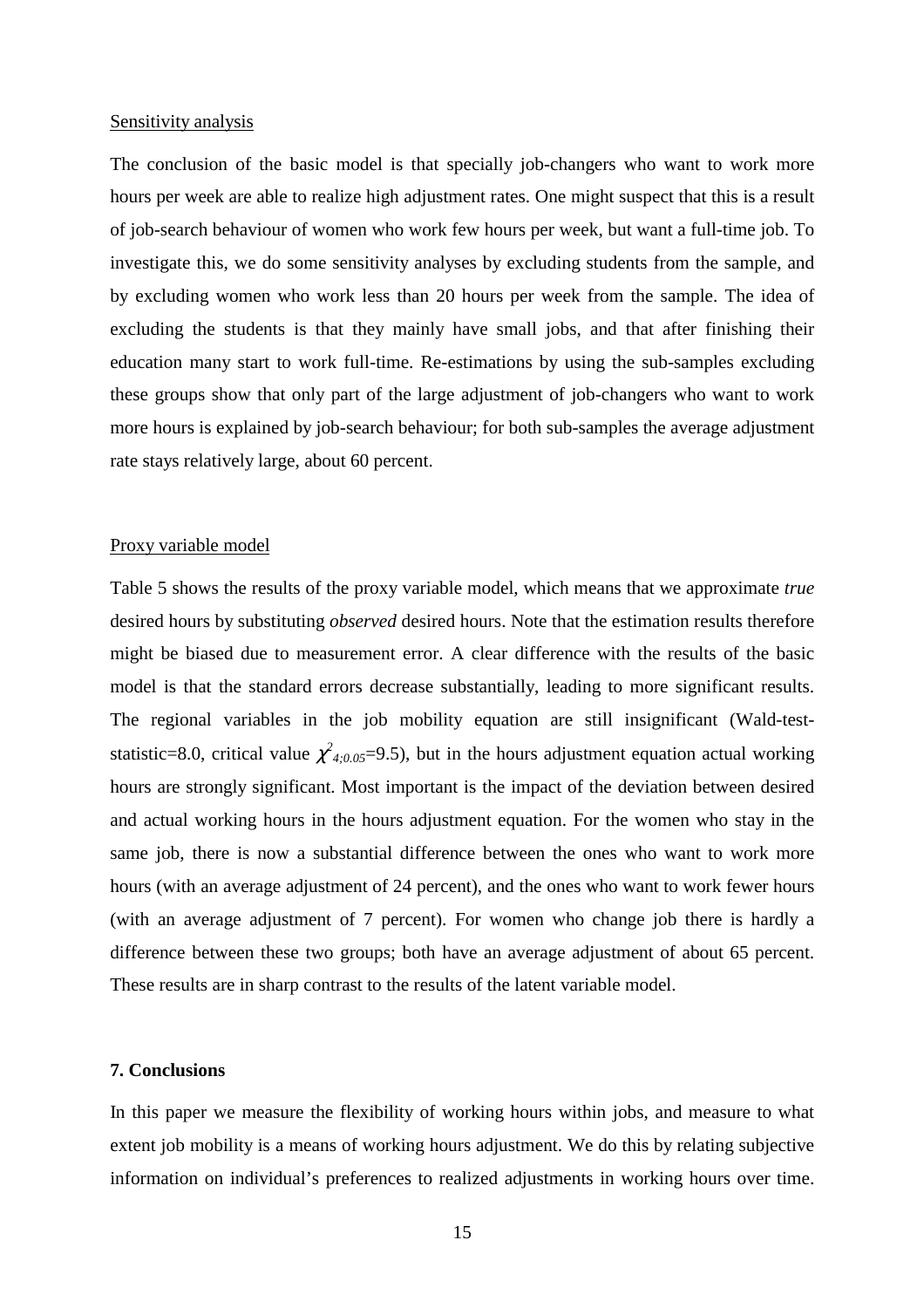By formulating a latent variable model for the preferred working hours, and by using the subjective information on the preferences to identify the model, we are able to get point estimates on the flexibility of working hours within and between jobs. This is an improvement over Altonji and Paxson (1986, 1992) and Matinez-Granado (1999), who are only able to conclude on the flexibility of working hours within jobs, relative to the adjustments between jobs. We take the potential endogeneity of both the subjective information and job mobility into account. Based on a sample of women who are employed in at least two consecutive years in the Dutch Socio Economic Panel (1987-1989), we find a low flexibility of working hours within jobs. For both women who want to work more per week and women who want to work fewer hours per week, the average adjustment rate of working hours within jobs is about 14 percent. For women who change job and who want to work more hours per week, we find an average adjustment rate in working hours of about 80 percent. For women who want to work fewer hours, job mobility leads to a substantially lower adjustment in working hours of about 30 percent.

In terms of the flexibility of working hours, the Dutch labour market is an interesting one; already for several decades the share of part-time employment is among the largest of EC and OECD countries. In the time period under consideration in this paper, the late 1980s, the share of part-time employment among women was about 50 percent. The data from the Dutch Socio Economic Panel shows that the working hours of employed women was reasonably even distributed. This means that if we want to consider flexibility of working hours within jobs, the Dutch labour market is a good candidate to study. The empirical analysis in this paper however shows that the average hours adjustment within jobs in the preferred direction are small in the Netherlands, at least in the late 1980s. The empirical evidence from this paper therefore supports the intuitively obvious conjecture that working hours cannot be chosen freely within jobs.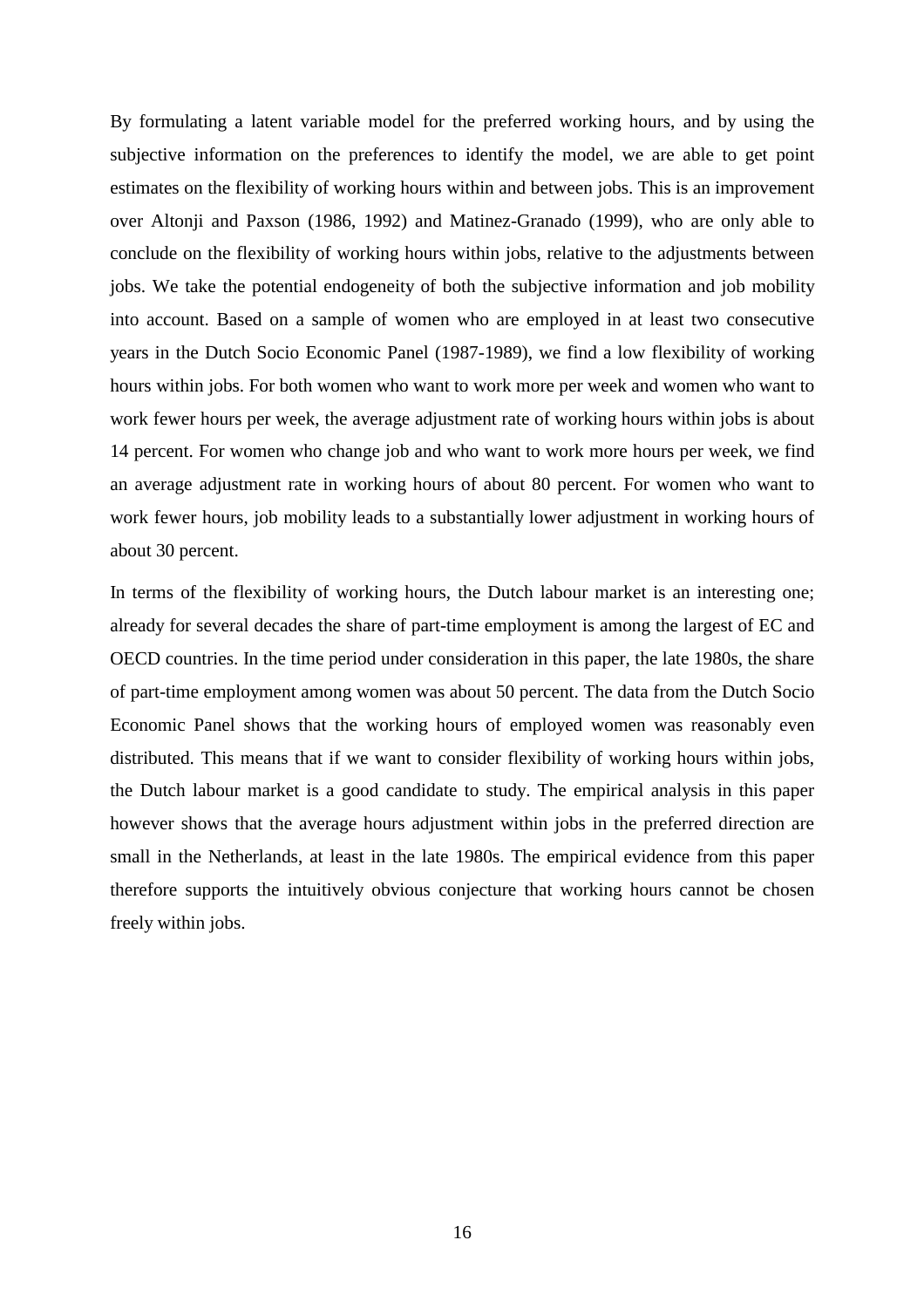# **Literature**

- Altonji, J. and C. Paxson (1986), "Job Characteristics and Hours of Work" in *Research in Labor Economics,* Vol. 8, ed. R. Ehrenberg, pp. 1-55, Greenwich: Westview Press.
- Altonji, J. and C. Paxson (1992), "Labor Supply, Hours Constraints and Job Mobility", *Journal of Human Resources*, Vol. 27, pp. 256-278.
- Ben-Akiva, M., J. Walker, A. T. Bernardino, D. A. Gopinath, T. Morikawa, and A. Polydoropoulou (1998), "Integration of Choice and Latent Variable Models", *Manuscript*, MIT.
- Ben-Akiva, M., A. Börsch-Supan, D. Bolduc, P. Delquié, T. Gärling, D. Gopinath, O. Larichev, D. McFadden, T. Morikawa, A. Poydoropoulou, and V. Rao (1999), "Preference Elicitation and Modeling Methods", *Manuscript*, MIT.
- Blundell, R., J. Ham, C. Meghir (1987), "Unemployment and Female Labour Supply", *The Economic Journal (conference papers)*, Vol. 97, pp. 44-64.
- Börsch-Supan, A., R. Euwals, and A. Eymann (1999), "Portfolio Choice with Behavioral Decision Mechanisms", *SFB 504 discussion paper*, No. 99-37.
- Börsch-Supan, A., D. McFadden, R. Schnabel (1993), "Livings Arrangements: Health and Wealth Effects", *NBER Working Paper*, No. 4398.
- Dickens, W. and S. Lundberg (1993), "Hours Restrictions and Labor Supply", *International Economic Review*, Vol. 34, pp. 169-192.
- Euwals, R., B. Melenberg, A. van Soest (1998), "Testing the Predictive Value of Subjective Labour Supply Data", *Journal of Applied Econometrics*, Vol. 13, pp. 567-585.
- Gibbons, R. and L. Katz (1991), "Layoffs and Lemons", *Journal of Labor Economics*, Vol. 9, pp. 351-380.
- Gourieroux, C. and A. Monfort (1993), "Simulation Based Inference: a Survey with Special Reference to Panel Data", *Journal of Econometrics*, Vol. 59, pp. 5-34.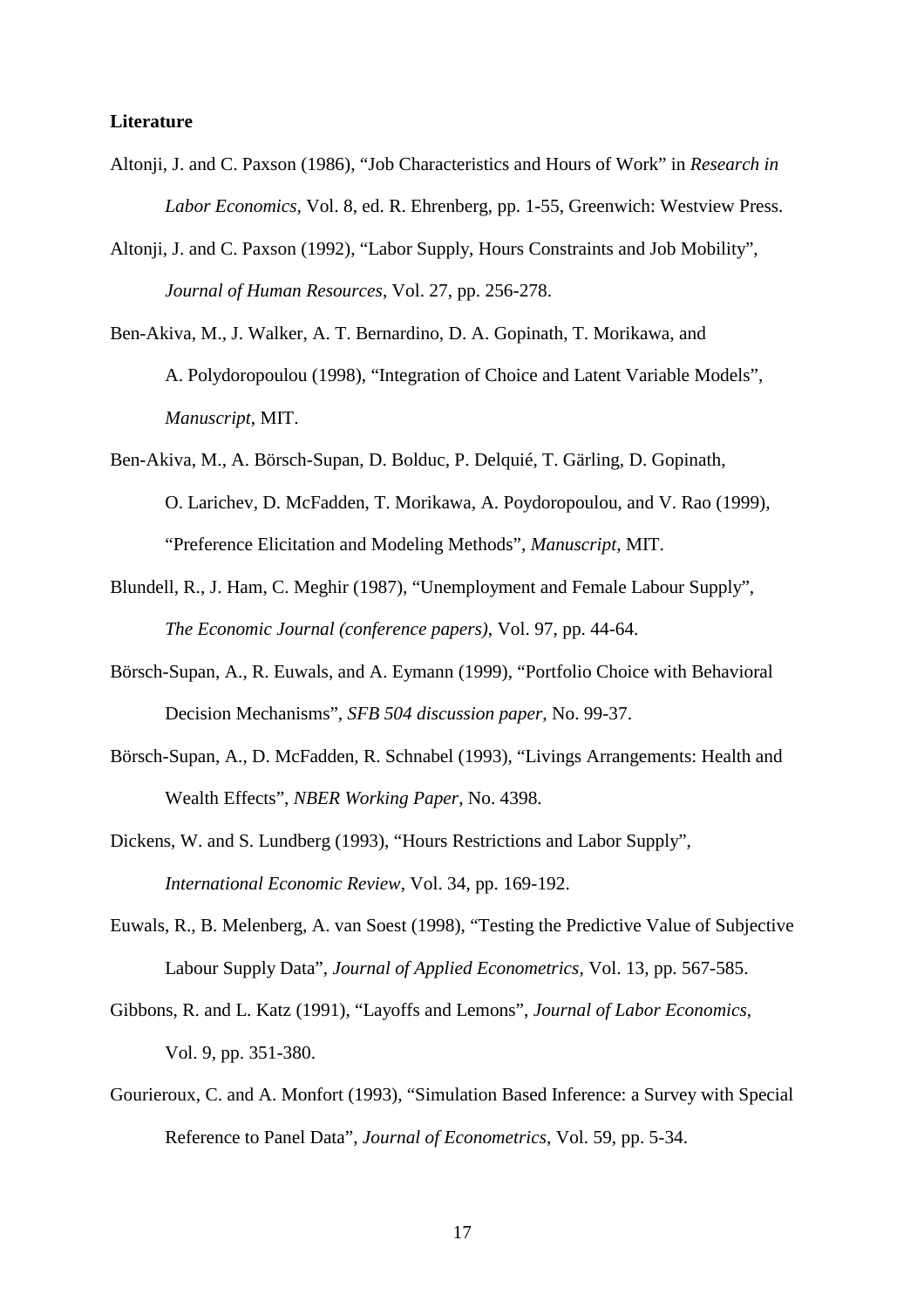Ham, J.(1982), "Estimation of a Labour Supply Model with Censoring Due to Unemployment And Underemployment", *Review of Economic Studies*, Vol. 49, pp. 333-354.

Juster, T. (1964), "*Anticipations and Purchases*", Princeton, Princeton University Press.

- Matinez-Granado, M. (1999), "Testing Labour Supply and Hours Constraints", *Manuscript*, Universidad Carlos III de Madrid.
- Moffit, R. (1982), "Tobit Models, Hours of Work and Institutional Constraints", *Review of Economics and Statistics*, Vol. 64, pp. 510-515.
- Van Soest, A., I. Woittiez, A. Kapteyn (1990), "Labor Supply, Income Taxes and Hours Restrictions in the Netherlands", *Journal of Human Resources,* Vol. 25, pp. 517-557.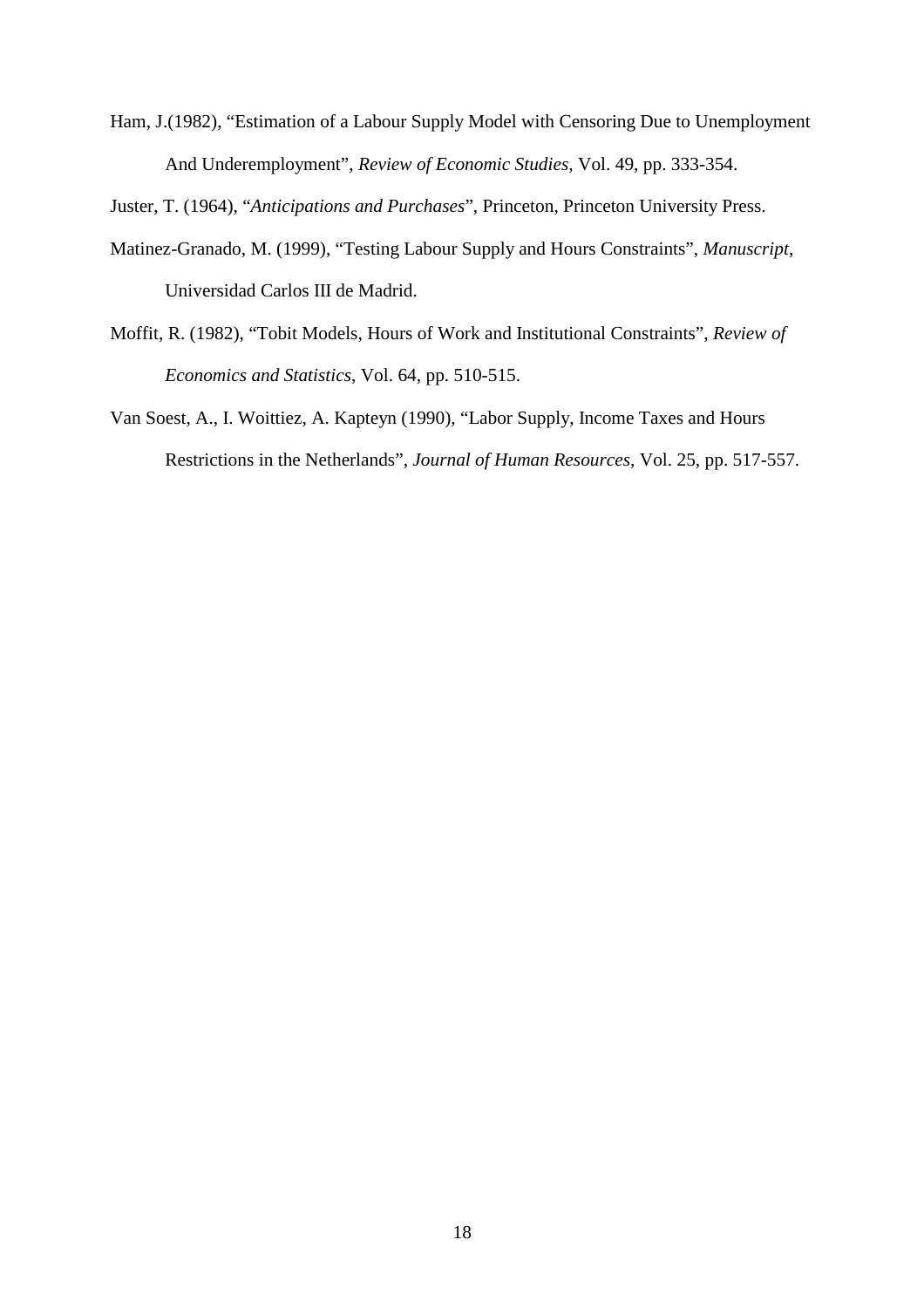# **A. Identification**

A key issue of the empirical analysis in this paper is to identify the coefficients of the true desired hours equation, as well as the coefficients of job mobility, hours adjustment and measurement equations. If identification is not possible, the question whether or not there is an indirect influence of socioeconomic variables via some latent variable on job mobility and hours adjustment cannot be solved. This appendix discusses the assumptions to identify the model. The first assumption we make:

# (A.1) The vector of individual and idiosyncratic terms  $(\varepsilon_i^q, \varepsilon_{it}^q, \varepsilon_i^q, \varepsilon_i^d, \varepsilon_i^d, \xi_i, \xi_{it})$  is i.i.d. *multivariate normally distributed.*

A first remark on this assumption is that it implies that we will apply maximum likelihood. An alternative estimation procedure that would not need a distributional assumption is the Generalized Method of Moments. This method would be hard to apply for this system of equations, and it is beyond the scope of this paper. A second remark on the assumption is that we take a random effects approach. This implies that we assume that the individual effects are uncorrelated with the exogenous variables. An alternative approach would be to assume fixed effects. But again, it would be hard to apply and it is beyond the scope of the paper.

In latent variables models it is often necessary to restrict the variances of some of the random terms to identify the model. See, for instance, the discussion in Börsch-Supan *et al.* (1999). To illustrate the point for this paper, we substitute equation *(4)* in the equations *(1)* to *(3)*:

(1') 
$$
Q_{it}^* = X_{it}^* \alpha + f((D_{it}^* \theta - h a_{it}) + (\xi_i + \xi_{it}); \beta) + \varepsilon_i^q + \varepsilon_i^q
$$
  
\n(2')  $\Delta h a_{it} = Z_{it}^* \gamma + g((D_{it}^* \theta - h a_{it}) + (\xi_i + \xi_{it}); \delta_{it}) + \varepsilon_i^q + \varepsilon_i^q$ 

(3') 
$$
hd_{it} = \lambda D_{it} \cdot \theta + (1-\lambda) ha_{it} + (\varepsilon_i^d + \lambda \xi_i) + (\varepsilon_{it}^d + \lambda \xi_{it})
$$

The resulting equations are not that straightforward to interpret, as in equations *(1')* and *(2')* the random terms  $(\xi_i, \xi_{it})$  mix up with each other and with the exogenous variables. But the equations clearly illustrate the point that the random terms  $(\xi_i, \xi_i)$  show up in the error terms of these equations. So it is clear that the model is under-identified, and that restrictions on the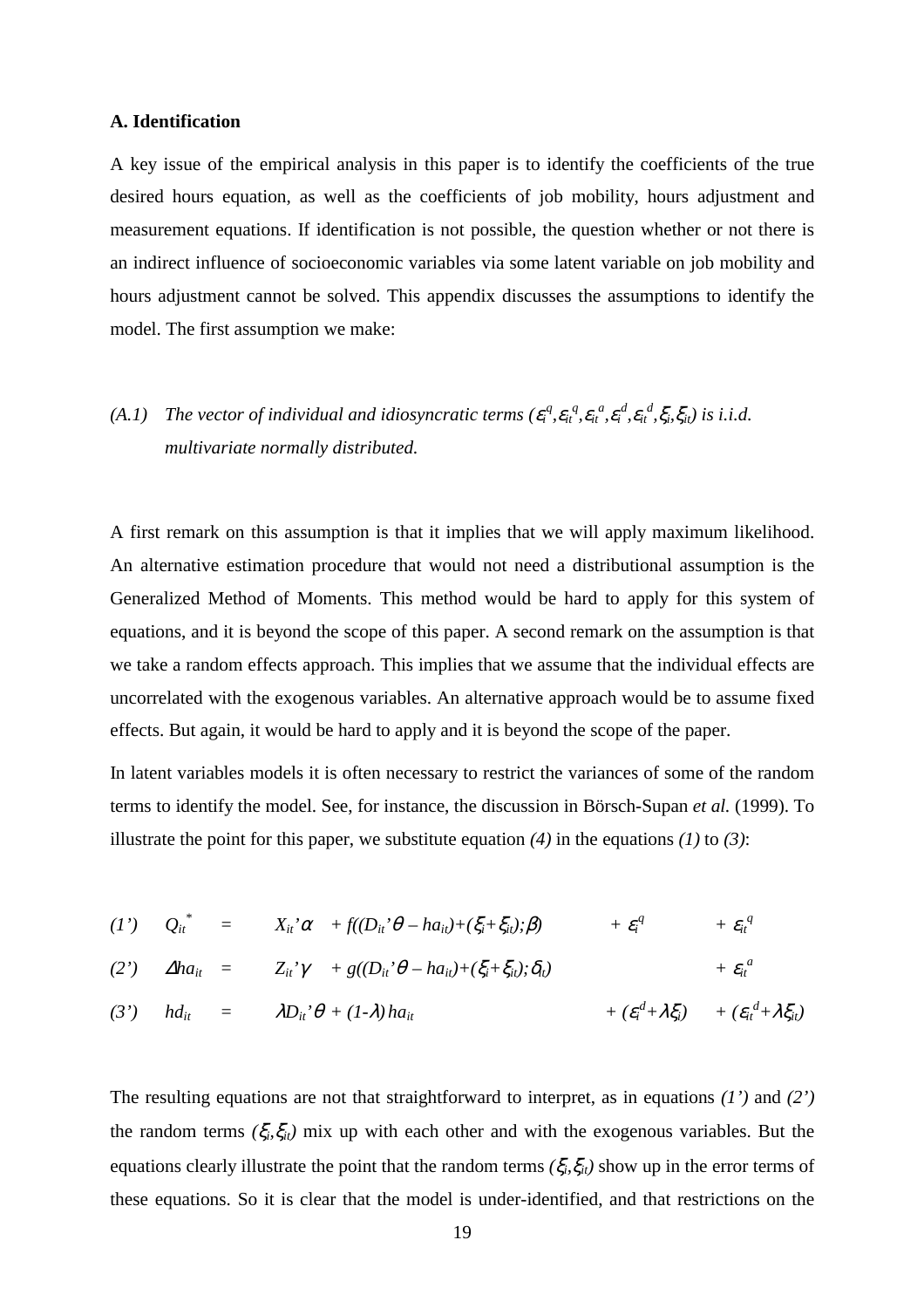(co-)variances are necessary. A first thing that becomes apparent is that covariances between  $(\xi_i, \xi_i)$  and the other random terms are not identified. Therefore the following assumption is necessary:

# *(A.2) The random terms in the latent variable equation,* ξ*i and* ξ*it, are uncorrelated with the other random terms.*

The parameters  $\beta$ ,  $\delta$  and  $\lambda$  are identified, as they determine the effect of the actual working hours in the equations *(1')* and *(3')*. As we assume that there is no individual effect in the hours adjustment equation, we have five observed variances to identify the variances of the seven error terms  $(\varepsilon_i^q, \varepsilon_i^q, \varepsilon_i^q, \varepsilon_i^d, \varepsilon_i^d, \varepsilon_i^d, \xi_i, \xi_i)$ . As in our estimation strategy we will formulate the joint distribution of  $(\varepsilon_{it}^q, \varepsilon_{it}^q, \varepsilon_{it}^d)$ , we impose restrictions in terms of  $(\varepsilon_i^d, \varepsilon_{it}^d)$ . Furthermore, the job-mobility equation is binary choice, so in this equation an extra restriction is needed. It is common in the literature to restrict the variance to one. Therefore we impose the following assumptions:

(A.3) 
$$
V(\xi_{it}) = \sigma^2 \epsilon_{it}^d
$$
,  $V(\xi_i) = \sigma^2 \epsilon_i^d$ , and  $V(\epsilon_{it}^q) = 1$ 

Strictly speaking the model is identified on the basis of the normality assumption *(A.1)* and the restrictions on the variances *(A.2, A.3)*. But as identification on the basis of distributional assumptions only is quite weak, we additionally impose the following exclusion restrictions:

*(A.4) There will be at least one exogenous variable specific to the job-mobility and to the latent variable equation.*